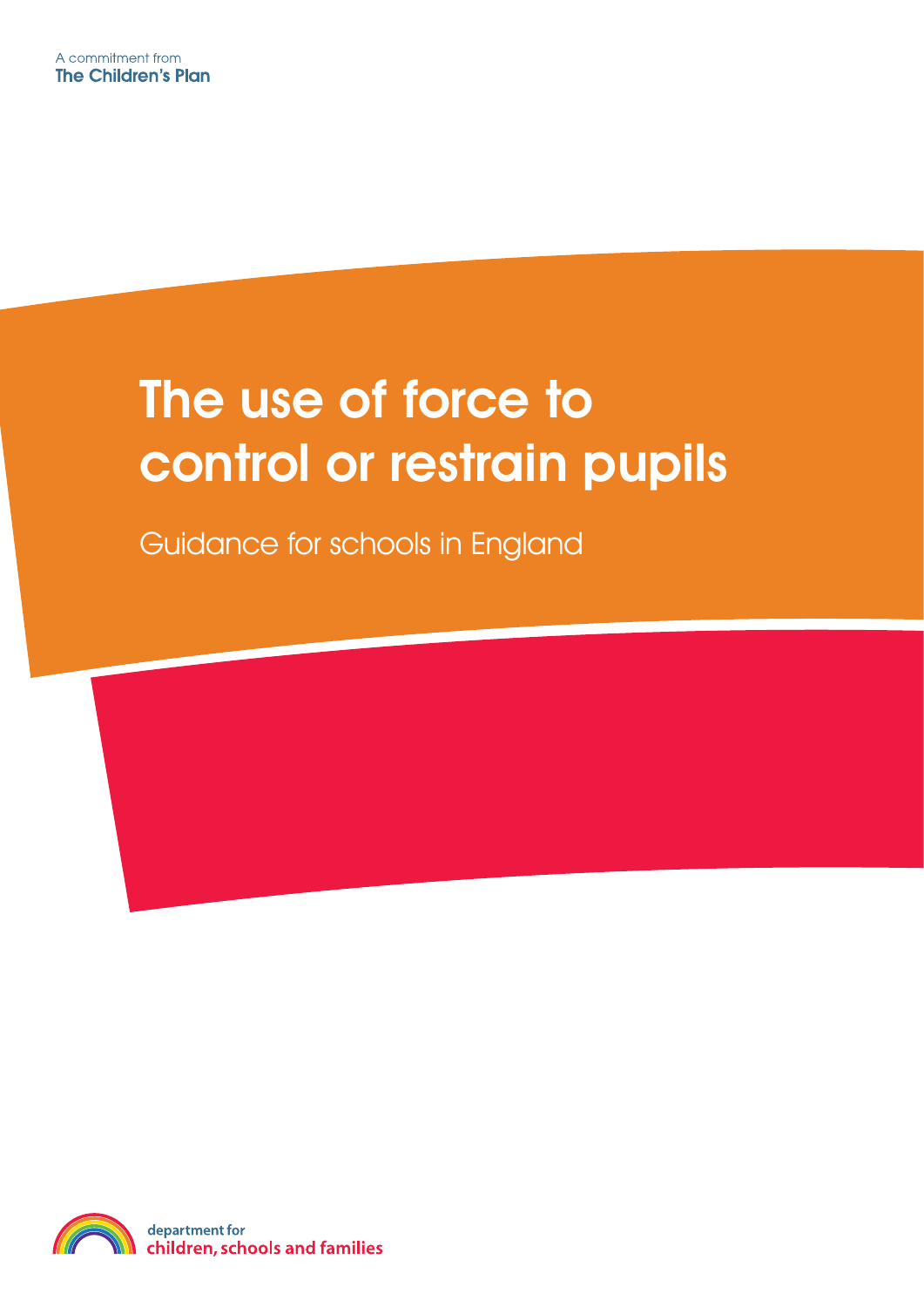## **Contents**

| <b>Executive summary</b>                                                                                                     | 4               |
|------------------------------------------------------------------------------------------------------------------------------|-----------------|
| <b>Introduction</b>                                                                                                          | 6               |
| What the law says                                                                                                            | 8               |
| <b>Effective practice for schools</b>                                                                                        | 10              |
| Policy and procedures                                                                                                        | 10              |
| Pupils with Special Educational Needs and/or disabilities                                                                    | 12              |
| Reducing the likelihood of situations arising where use of force<br>may be required                                          | 13              |
| Deciding if use of force would be appropriate                                                                                | 14              |
| Risk assessments                                                                                                             | 15              |
| Using force                                                                                                                  | 16              |
| Staff training                                                                                                               | 17              |
| <b>Statutory guidance on recording and reporting</b><br>significant incidents                                                | 19              |
| Reporting to parents                                                                                                         | 22              |
| Post-incident support                                                                                                        | 23              |
| Dealing with complaints and allegations regarding the<br>use of force                                                        | 24              |
| Physical contact with pupils in other circumstances                                                                          | 25              |
| <b>Annex A: School policies – suggested framework</b>                                                                        | 27              |
| <b>Annex B: Incident record form</b>                                                                                         | 30              |
| <b>Annex C: Summary of the additional guidance</b><br>relating to pupils with special education needs<br>and/or disabilities | 32 <sub>2</sub> |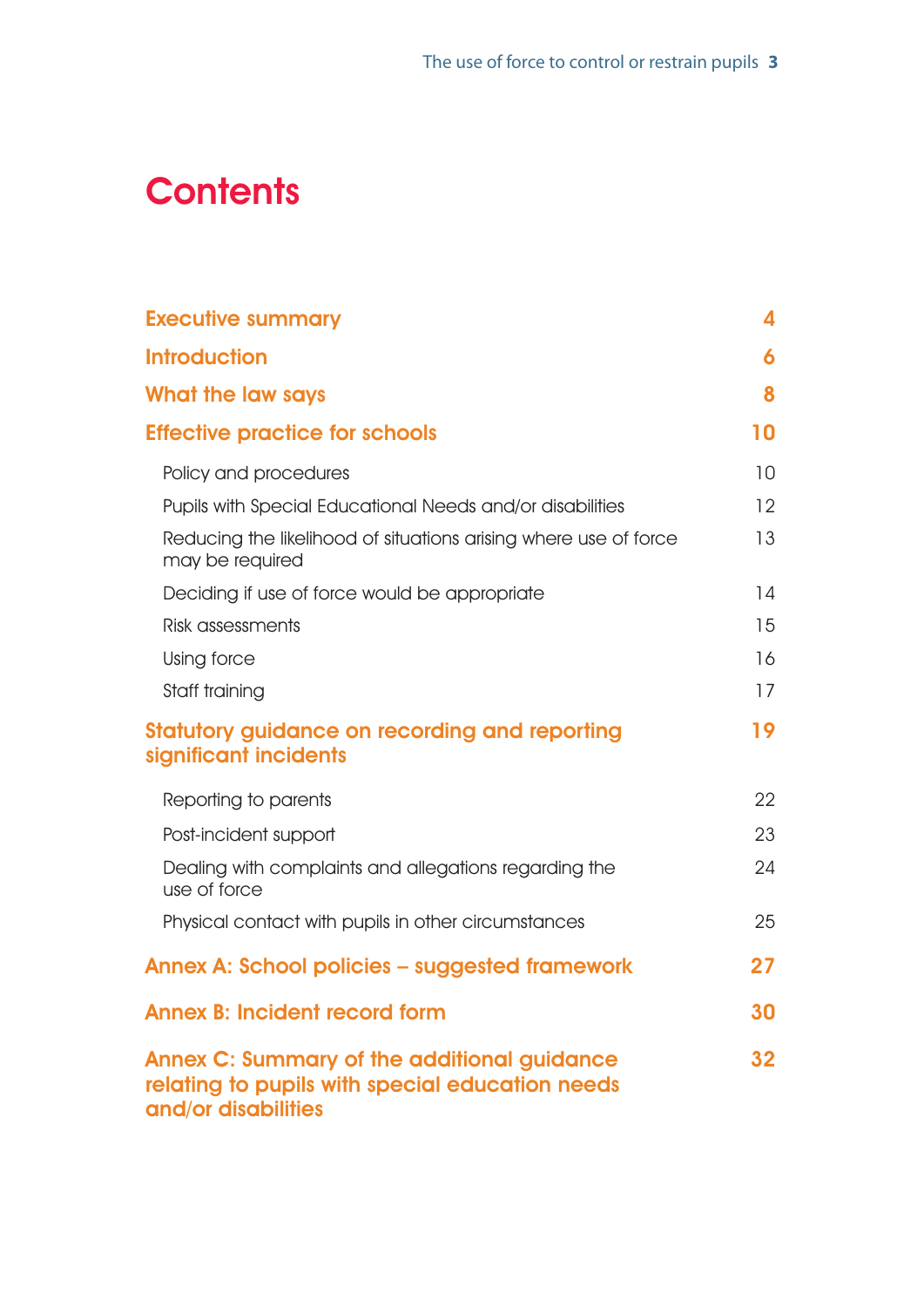## <span id="page-2-0"></span>Executive summary

All school staff members have a legal power to use reasonable force to prevent pupils committing a criminal offence, injuring themselves or others or damaging property, and to maintain good order and discipline.

Staff members can sometimes be worried that using force will lead to false allegations of unreasonable or unlawful conduct in the form of a complaint or legal action. But if the force used is reasonable all staff will have a robust defence against any accusations. This guidance is intended to help staff feel more confident about using force when they think it is right and necessary.

Whether the force used is reasonable will always depend on the particular circumstances of the case and the test is whether the force used is proportionate to the consequences it is intended to prevent. This means the degree of force used should be the minimum needed to achieve the desired result.

In schools force is generally used for two different purposes – to control pupils and to restrain them.

- **•** Control can mean either passive physical contact (e.g. standing between pupils or blocking a pupil's path) or active physical contact (e.g. leading a pupil by the hand or arm, or ushering a pupil away by placing a hand in the centre of the back).
- **•** When members of staff use "restraint" they physically prevent a pupil from continuing what they were doing after they have been told to stop. The use of restraint techniques is usually used in more extreme circumstances, such as when two pupils are involved in a fight and physical intervention is needed to separate them.

Some examples of situations where reasonable force might be used are:

- **•** to prevent a pupil from attacking a member of staff, or another pupil, or to stop a fight between two or more pupils;
- **•** to prevent a pupil causing deliberate damage to property;
- **•** to prevent a pupil causing injury or damage by accident, by rough play, or by misuse of dangerous materials or object;
- **•** to ensure that a pupil leaves a classroom where the pupil persistently refuses to follow an instruction to do so;
- **•** to prevent a pupil behaving in a way that seriously disrupts a lesson; or
- **•** to prevent a pupil behaving in a way that seriously disrupts a school sporting event or school visit.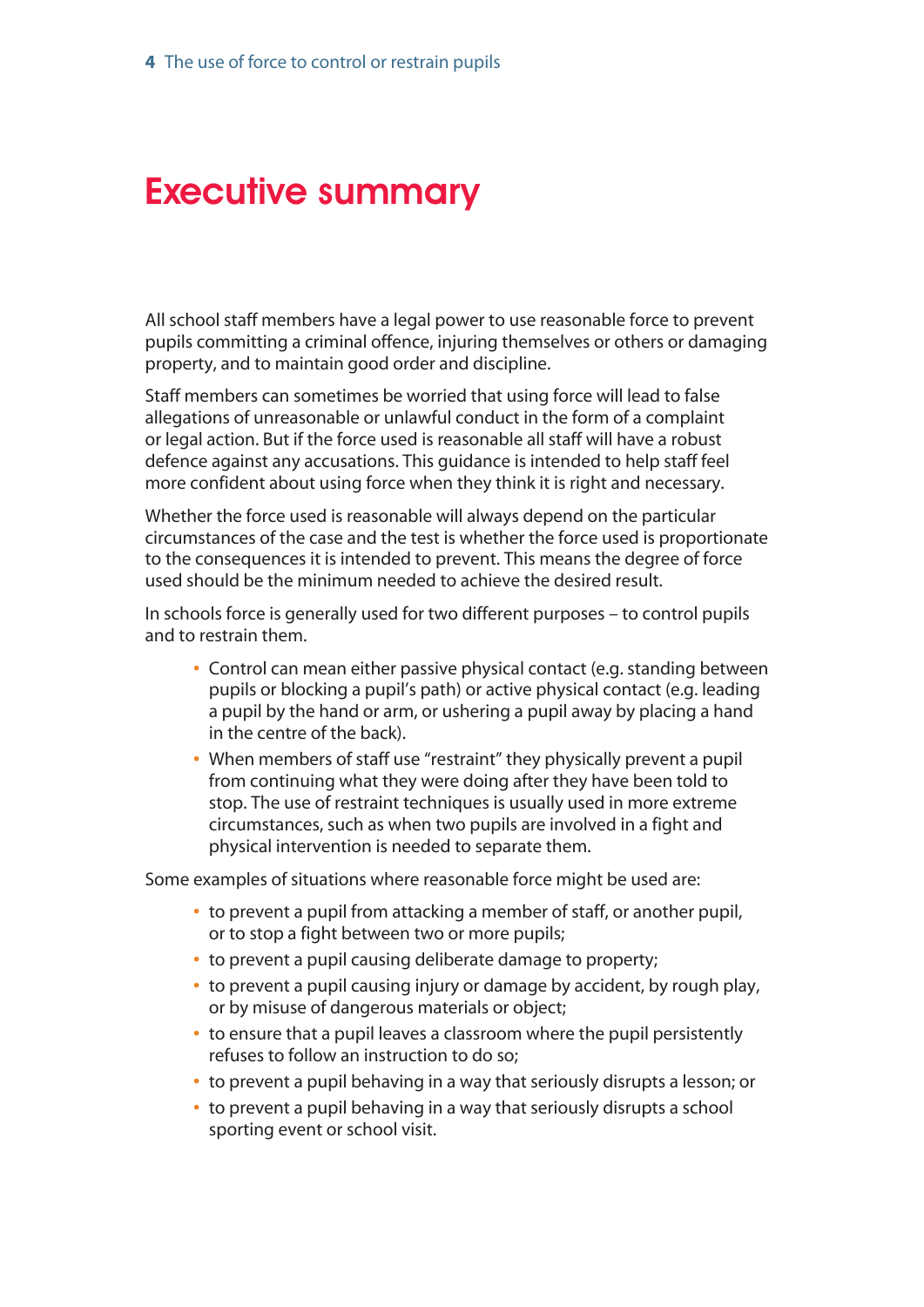The power may be used where pupils (including those from another school) are on school premises or elsewhere under the lawful control or charge of the staff member (for example on a school visit).

An effective and credible use of force policy is essential to a well-run school. The policy should be communicated to all staff, pupils and parents.

Schools should never seek to inhibit the ability of staff to use force by adopting a 'no contact' policy. The power to use force helps ensure pupil and school safety and the risk with a no-contact policy is that it might place a member of staff in breach of their duty of care towards a pupil, or prevent them taking an action needed to prevent a pupil causing injury to others.

Because the use of force should only be a last resort, schools should minimise the possibility of force being needed by creating a calm, orderly and supportive school climate that lessens the risk and threat of violence of any kind.

The judgement on whether to use force and what force to use should always depend on the circumstances of each case and – crucially in the case of pupils with SEN or disabilities – information about the individual concerned.

Schools may need to make individual risk assessments where it is known that force is more likely to be necessary to restrain a particular pupil, such as a pupil whose SEN and/or disability is associated with extreme behaviour.

Schools need to make their own decisions about which staff require training in the use of force, and what that training should be. Schools will want to opt for suitably accredited training, where trainers can be expected to have achieved a given level of expertise. Local authority advice and guidance can also help schools to develop a well-targeted and appropriate training programme.

From September 2010, governing bodies must ensure that a procedure is in place for recording each significant incident in which a member of staff uses force on a pupil, and for reporting these incidents to the pupil's parents as soon as practicable after the incident. Governing bodies must take all reasonable steps to ensure that staff follow the procedure. This is to ensure that parents are kept informed of serious events at school concerning their child. If reporting the incident to a parent would be likely to result in significant harm to the pupil, then the incident must be reported to the local authority where the pupil normally lives.

Whether an incident is significant will vary on a case by case basis, but in determining whether it is, schools will need to consider factors such as the pupil's behaviour and the level of risk presented at the time, the degree of force used and whether it was proportionate in relation to the behaviour together with the effect on the pupil or member of staff.

Members of staff should not put themselves at risk. An individual would not be seen to be failing in their duty of care by not using force to prevent injury, if doing so threatened their own safety.

It is always unlawful to use force as a punishment. This is because it would fall within the definition of corporal punishment, which is illegal.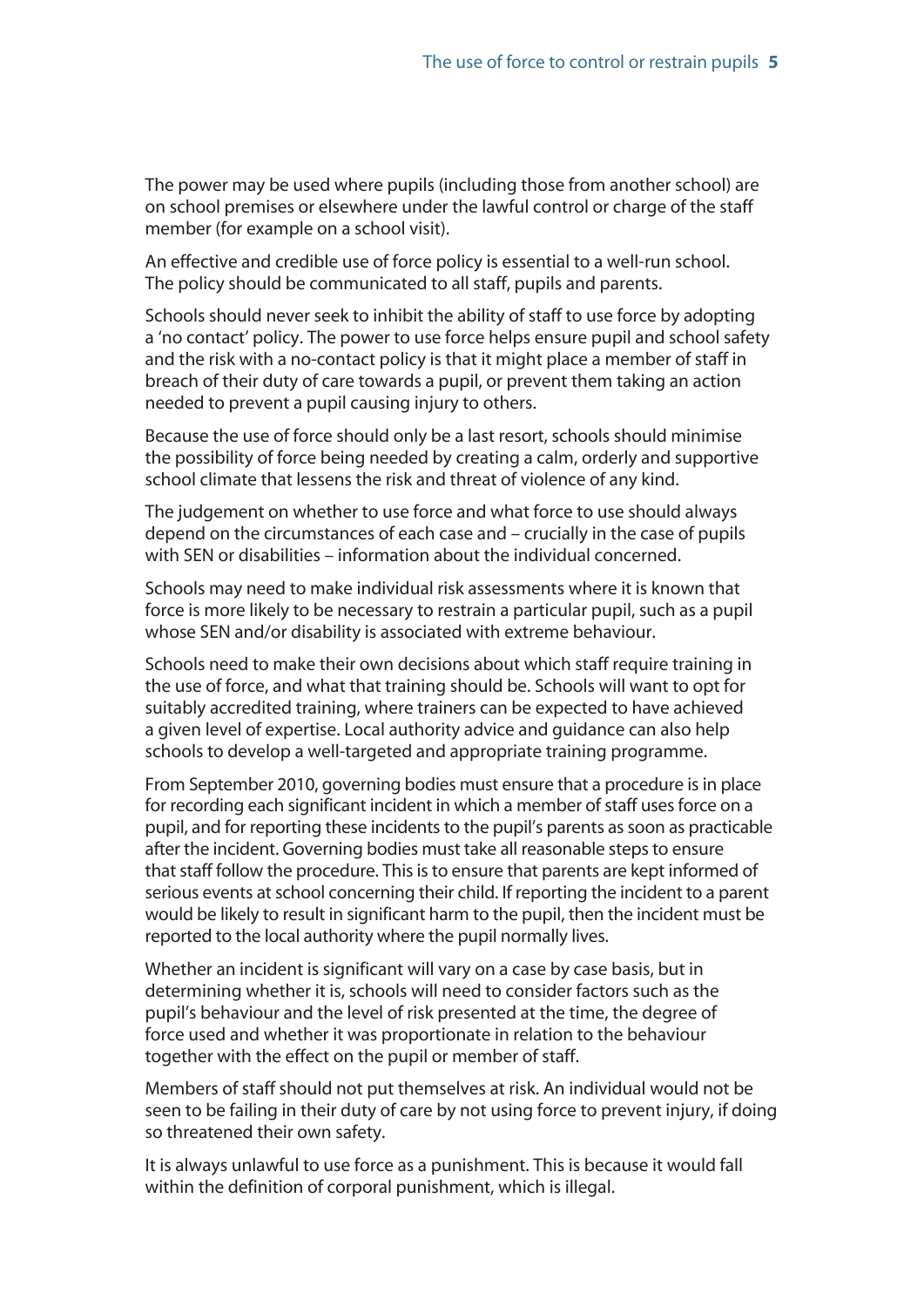## <span id="page-4-0"></span>**Introduction**

- **1.** All school staff members have a legal power to use reasonable force to prevent pupils committing a criminal offence, injuring themselves or others, or damaging property; and to maintain good order and discipline amongst pupils. But everyone would agree that force should be used only as a last resort.
- **2.** The purpose of legislating on the use of force was to provide a clear and transparent power which enables staff to use reasonable force on pupils in specified circumstances. This document provides guidance on how the power should be exercised, particularly to:
	- **a.** help school staff to understand what the law means for them in practical terms;
	- **b.** provide advice on good practice;
	- **c.** ensure that staff are in the best possible position to rebut any false allegations made about the inappropriate use of force; and
	- **d.** protect pupils by reducing the risks that force may be used inappropriately.
- **3.** The term 'use of force' covers the broad range of strategies that involve a degree of physical power to prevent pupils from hurting themselves or others, damaging property or causing disorder. The range stretches from leading a pupil to safety by the hand or arm, through to extreme circumstances where a pupil needs to be restrained to prevent violence or injury.
- **4.** Staff will be aware of sensitivities associated with any form of physical contact with pupils. This guidance also offers advice on physical contact other than the direct use of force.
- **5.** This guidance for schools in England replaces and supersedes our previous guidance, *The Use of Force to Control or Restrain Pupils,* which was issued in November 2007. It applies to all schools (including Academies and Short Stay Schools – formerly Pupil Referral Units).
- **6.** This guidance is aimed particularly at senior school leaders such as head teachers and staff who have strategic leadership in the school for pupil behaviour, but is also relevant to all staff and governors. With effect from September 2010, governing bodies will have to have regard to paragraphs 49-67 on Recording and Reporting. **Although the remaining sections are non-statutory, school staff are strongly advised to follow all sections of this guidance.**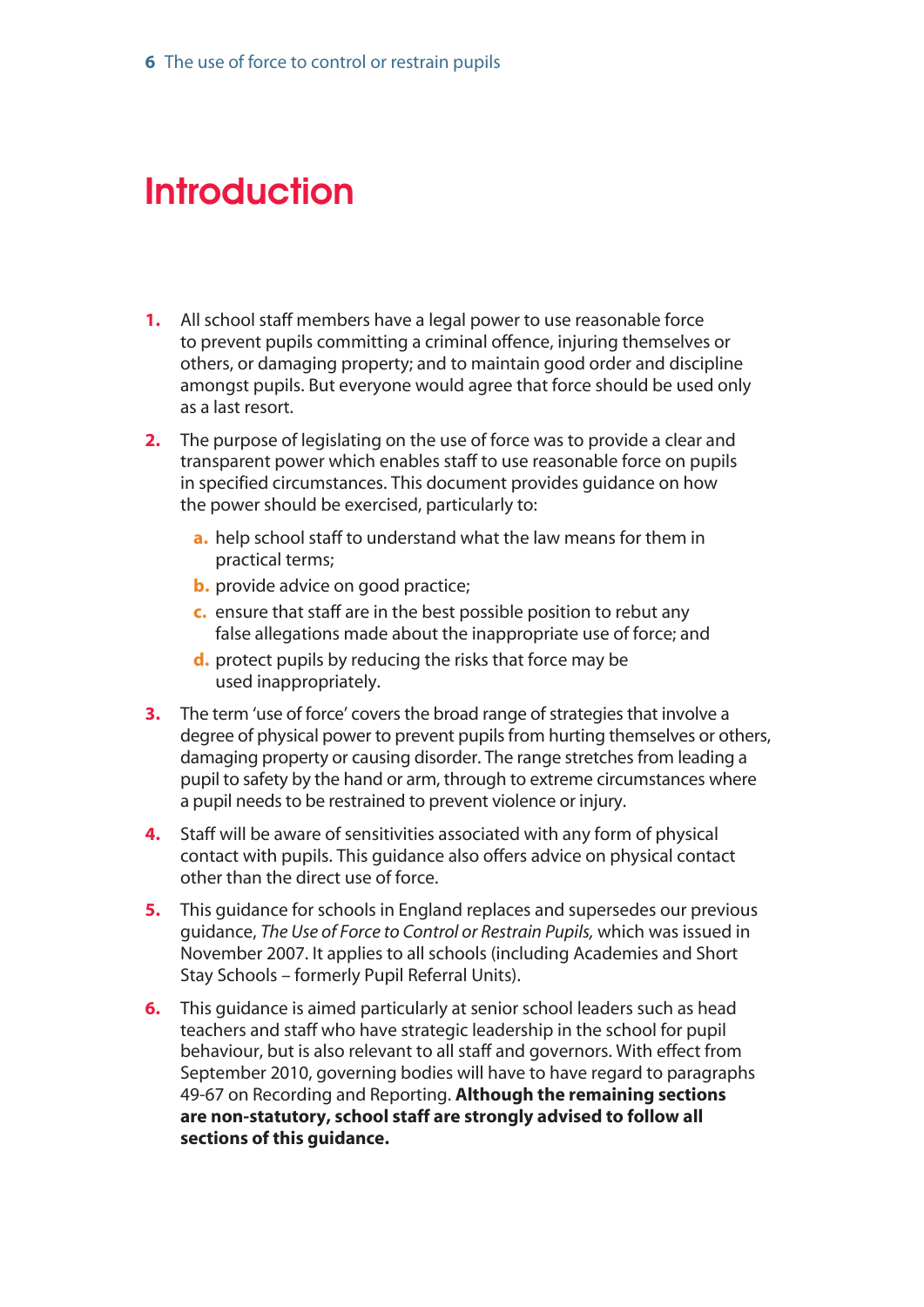- **7.** This guidance provides basic advice for school staff and governors. Additional joint guidance with the Department of Health on the use of restrictive physical interventions for local authorities, health and social services and special schools was issued in 2002 and 2003; and is available at **[www.dh.gov.uk/en/Publicationsandstatistics/Publications/Publications](http://www.dh.gov.uk/en/Publicationsandstatistics/Publications/PublicationsPolicyAndGuidance/DH_4009673) PolicyAndGuidance/DH\_4009673** and **www.teachernet.gov.uk/docbank/ index.cfm?id=6059**. The first relates to pupils who display extreme behaviour in association with learning disability and/or autistic spectrum disorders or behavioural, emotional and social difficulties and the second to pupils with severe behavioural difficulties. Key points from the document are summarised at Annex C. This additional guidance should be taken into account by all schools with such pupils.
- **8.** There is separate legislation and guidance on the use of force by staff in further education colleges. This guidance is available at **www.aoc.co.uk/en/ [Policy\\_and\\_Advisory\\_Work/health\\_and\\_safety/news.cfm/id/A847BF14-](www.aoc.co.uk/en/Policy_and_Advisory_Work/health_and_safety/news.cfm/id/A847BF14-1CE0-4AED-B9351DB72906D8D9/page/3) 1CE0-4AED-B9351DB72906D8D9/page/3** and applies to school pupils who receive some of their education in an FE college.
- **9.** This quidance includes illustrative case studies showing appropriate circumstances to use force, the benefits of risk assessment and an effective system of reporting incidents.
- **10.** This guidance should not be treated as a complete and authoritative statement of the law. Interpreting the law is a matter for the courts.
- **11.** In this guidance, references to parents cover all those with parental responsibility for pupils and references to governing bodies and head teachers also apply to management committees and teachers in charge of Short Stay Schools (formerly Pupil Referral Units) and to the proprietors and staff of Academies.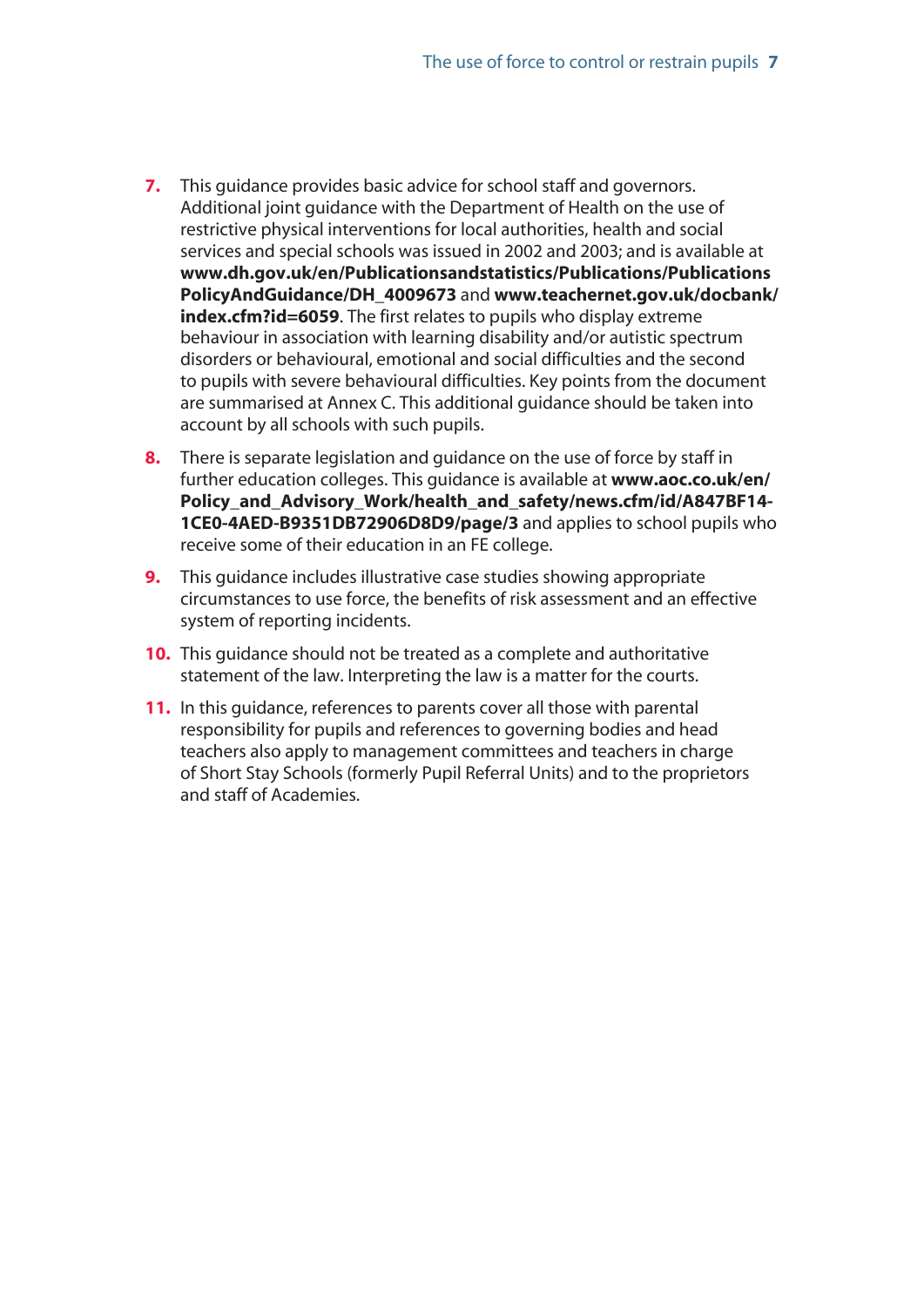## <span id="page-6-0"></span>What the law says

- **12.** Section 93 of the Education and Inspections Act 2006<sup>1</sup> enables school staff to use reasonable force to prevent a pupil from:
	- **a.** committing a criminal offence (or, for a pupil under the age of criminal responsibility, what would be an offence for an older pupil);
	- **b.** causing personal injury or damage to property; or
	- **c.** prejudicing the maintenance of good order and discipline at the school or among any pupils receiving education at the school, whether during a teaching session or otherwise.

The staff to which this power applies are:

- *i.* any member of staff at the school;
- **ii.** any other person whom the head has authorised to have control or charge of pupils. This can also include people to whom the head has given temporary authorisation to have control or charge of pupils such as unpaid volunteers (for example parents accompanying pupils on school-organised visits); and
- **iii.** does not include any pupils.
- **13.** The power may be used where the pupil (including a pupil from another school) is on the school premises or elsewhere in the lawful control or charge of the staff member (for example on a school visit).
- **14.** Section 246 of the Apprenticeships, Skills, Children and Learning Act 2009 requires that governing bodies must ensure that a procedure is in place for recording each significant incident in which a member of staff uses force on a pupil; and reporting each such incident to each parent of the pupil as soon as practicable after the incident. This is to ensure that parents are kept informed of serious events at school concerning their child. It also provides a level of transparency which means that a spurious or malicious allegation based on the incident would be less likely to succeed. The member of staff must not report the incident to a parent if it appears to that member of staff that doing so would be likely to result in significant harm to the pupil. If that is the case and there is no parent of the pupil to whom the incident could be reported, then the incident must be reported to the local authority where the pupil normally lives. Paragraphs 49–67 below covers this issue in more detail and governing bodies are required to have regard to that section of this guidance.

<sup>1</sup> Replaces section 550A of the Education Act 1996.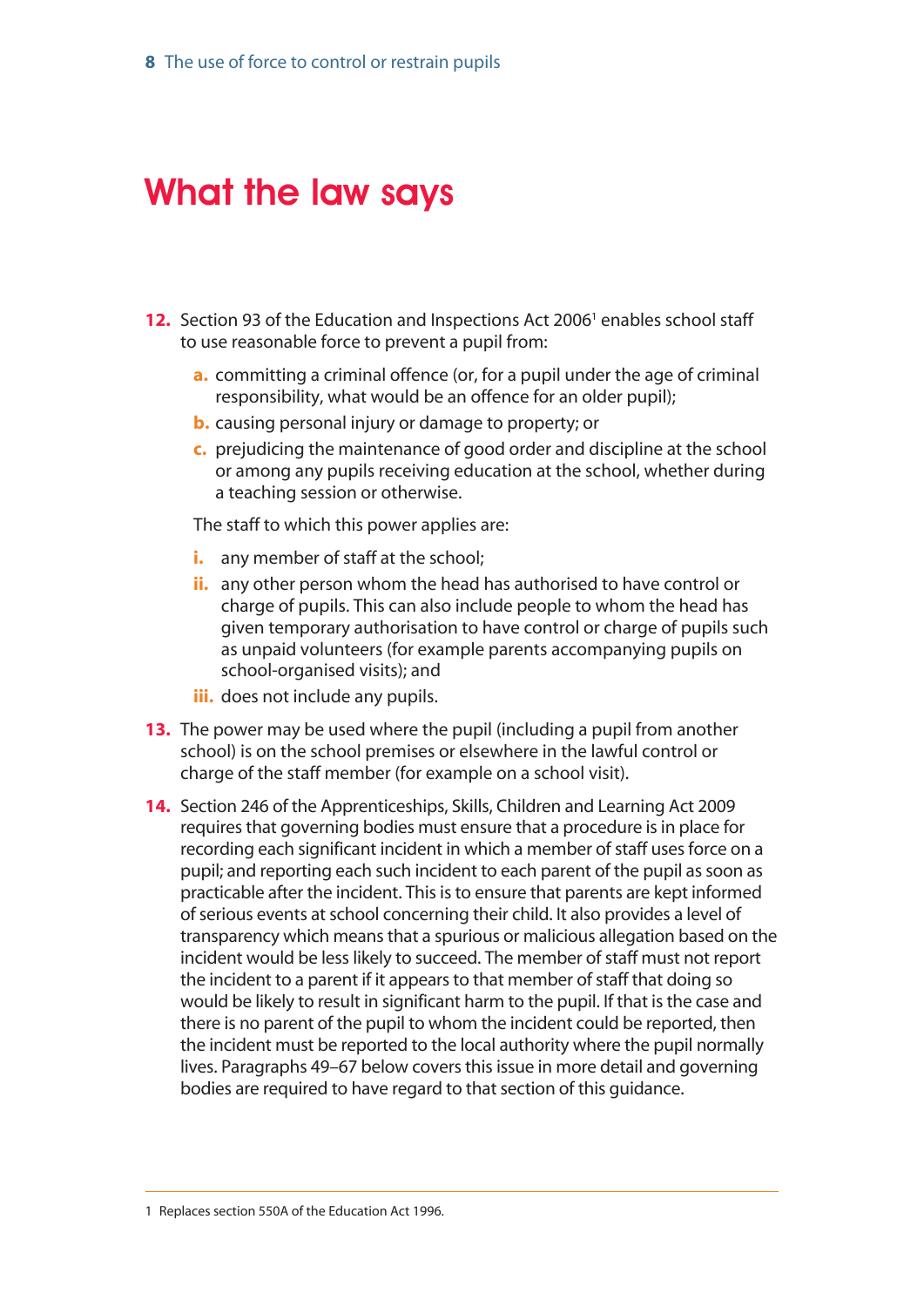- **15.** There is no statutory definition of 'reasonable force'. Whether the force used is reasonable will always depend on the circumstances of individual cases. Deciding on whether the use of force is justified will depend in part upon the context in which the misbehaviour takes place. The test is whether the force used is proportionate to the consequences it is intended to prevent. The degree of force used should be the minimum needed to achieve the desired result. Use of force could not be justified to prevent trivial misbehaviour. The circumstances where the use of force might be reasonable are further discussed at paragraphs 29-32 below.
- **16.** The statutory power conferred by section 93 of the Education and Inspections Act 2006 is in addition to the common law power of any citizen in an emergency to use reasonable force in self-defence or to prevent another person from being injured or committing a criminal offence. On preventing injury or damage to property, the statutory power is similar in scope to the common law power, except that it is only available to people authorised to have control or charge of pupils. Section 93 makes it clear that authorised staff may use force to prevent behaviour that prejudices the maintenance of school discipline regardless of whether that behaviour would also constitute a criminal offence.
- **17.** Reasonable force may also be used in exercising the statutory power, introduced under section 45 of the Violent Crime Reduction Act 2006 (and re-enacted by Section 242 of the ASCL Act 2009), to search pupils without their consent for weapons. This search power may be exercised by head teachers and staff authorised by them, where they have reasonable grounds for suspecting that a pupil has a weapon. Reasonable force may be used by the searcher. Where resistance is expected school staff may judge it more appropriate to call the police or if they have one, their Safer School Partnership (SSP) officer. From September 2010, the power to search pupils without their consent will be extended to include alcohol, illegal drugs and stolen property ('prohibited items'). Revised guidance on the power to search will follow shortly.
- **18. It is always unlawful to use force as a punishment.** This is because it would fall within the definition of corporal punishment, abolished by section 548 of the Education Act 1996.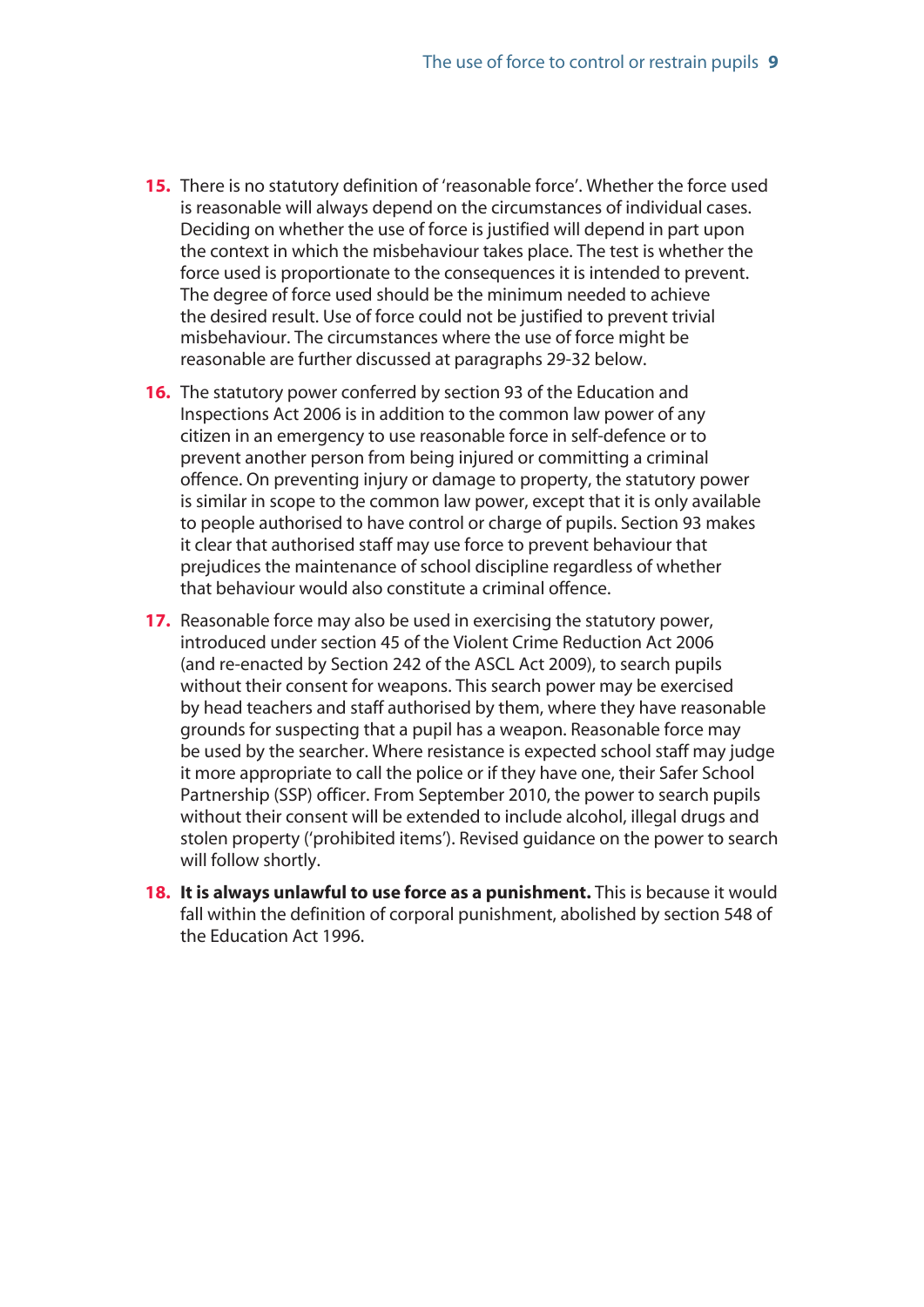## <span id="page-8-0"></span>Effective practice for schools

### **Policy and procedures**

- **19.** All schools should incorporate an explicit policy on the use of reasonable force to control or restrain pupils within their overall school behaviour policy. It is also good practice for governors, staff, recognised trade unions, pupils, those with parental responsibility and other partners within the school community to be consulted about the policy. **However, even if the outcome of the consultation is that parents and pupils are not in favour of force being used, this would not prevent staff from using the power in any given situation. Neither would it prevent the school from adopting a policy that envisaged staff using reasonable force.** Once the policy has been approved formally by the governing body it should be communicated to staff, pupils and parents. Where the local authority provides a model policy on the use of force, maintained schools in particular may wish to take account of this in formulating and reviewing their own policies.
- **20.** Schools cannot achieve consistently good standards of behaviour without the active support of parents. For this reason we intend to strengthen admissions arrangements so that when applying for a school place parents sign to indicate that they accept each school's behaviour policy as it will be outlined in the home-school agreement (HSA). When the child joins the school, and every year subsequently, parents will sign the school's home-school agreement accepting its behaviour rules. Where a policy on use of force is included in the school behaviour policy it should be made clear to parents that, in signing the HSA, they are acknowledging the school's power to use reasonable force on their child in the circumstances described in the policy.
- **21. Schools should never seek to inhibit the ability of staff to use this power by adopting a 'no contact' policy.** The power to use force helps ensure pupil and school safety and the risk with a no-contact policy is that it might place a member of staff in breach of their duty of care towards a pupil, or prevent the member of staff taking the action he or she needs to take in order to avoid a pupil causing injury to the member of staff or to other pupils. The potential consequences of not using this power are covered in paragraph 80.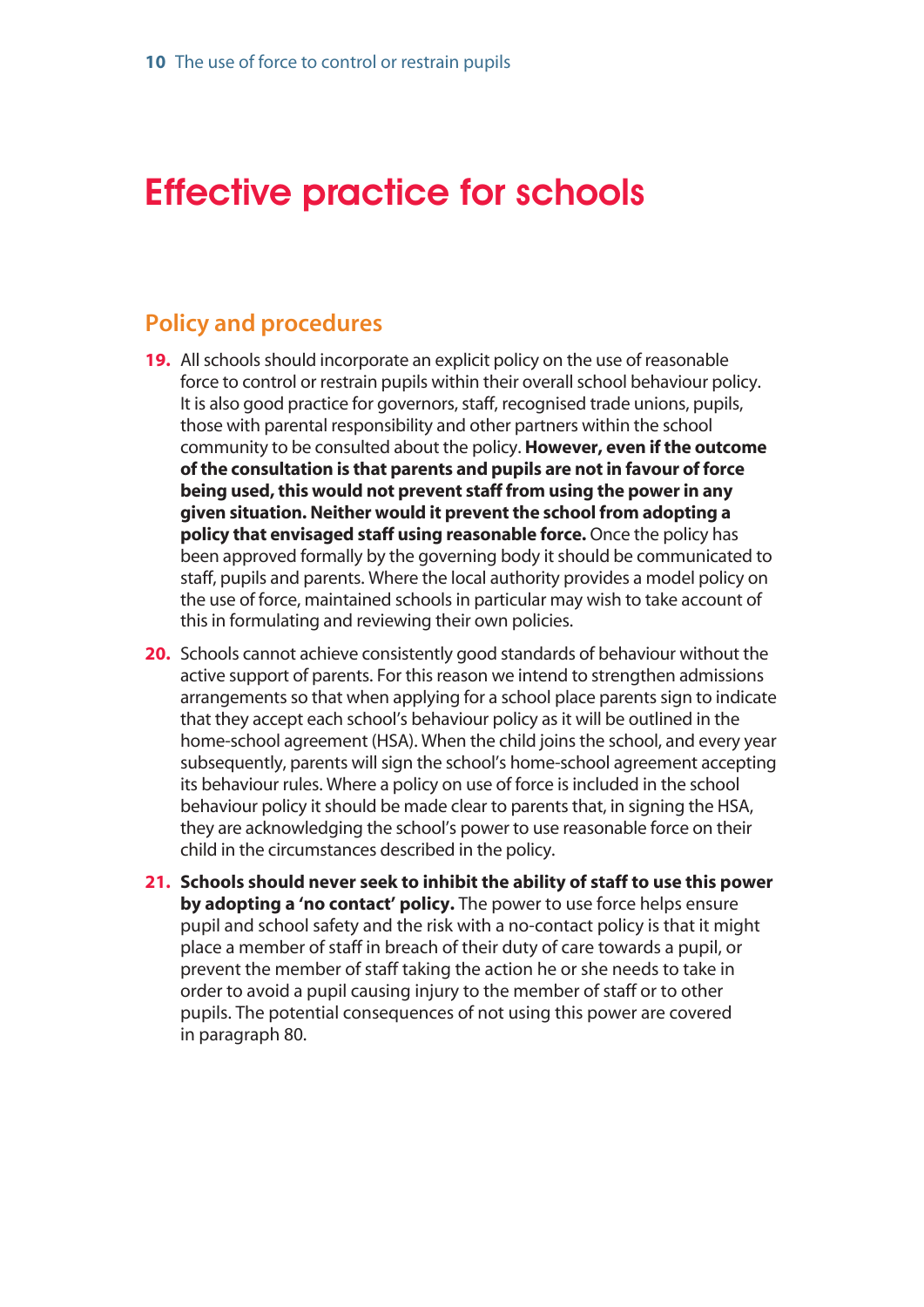- **22.** A school's policy on the use of force should describe examples of:
	- **a.** the different approaches which should be used prior to force being used;
	- **b.** the circumstances which the school sees the use of force to restrain a pupil as reasonable (for example, to prevent them injuring somebody); and
	- **c.** the circumstances the school regards as justifying the use of force to require a pupil to comply with a reasonable instruction (for example, to leave the classroom).

All staff need to understand their powers and the options open to them. They must know what they are allowed to do under the school's behaviour policy.

- **23.** DCSF guidance on school behaviour policies is available at **www.teachernet. [gov.uk/wholeschool/behaviour/schooldisciplinepupilbehaviourpolicies](www.teachernet.gov.uk/wholeschool/behaviour/schooldisciplinepupilbehaviourpolicies)**. A school's policy on use of force should be consistent with its policies on child protection and health and safety.
- **24.** Annex A suggests a framework for a policy that schools may find helpful, including a list of headings the policy could usefully cover.

#### *Staff authorised to use force*

- **25.** All members of school staff are authorised by law to use force. Headteachers can also decide whether to authorise for a limited time volunteers at the school although this should be in exceptional cases only. Such individuals should be given clear instruction on when the power can be used and on the school's policy and practice.
- **26.** The head teacher or delegated senior member of staff is advised to do the following:
	- **a.** as part of a staff induction process, set out staff members' responsibilities in relation to the school policy on use of force; and
	- **b.** ensure that all authorised staff know that they have the power to use force.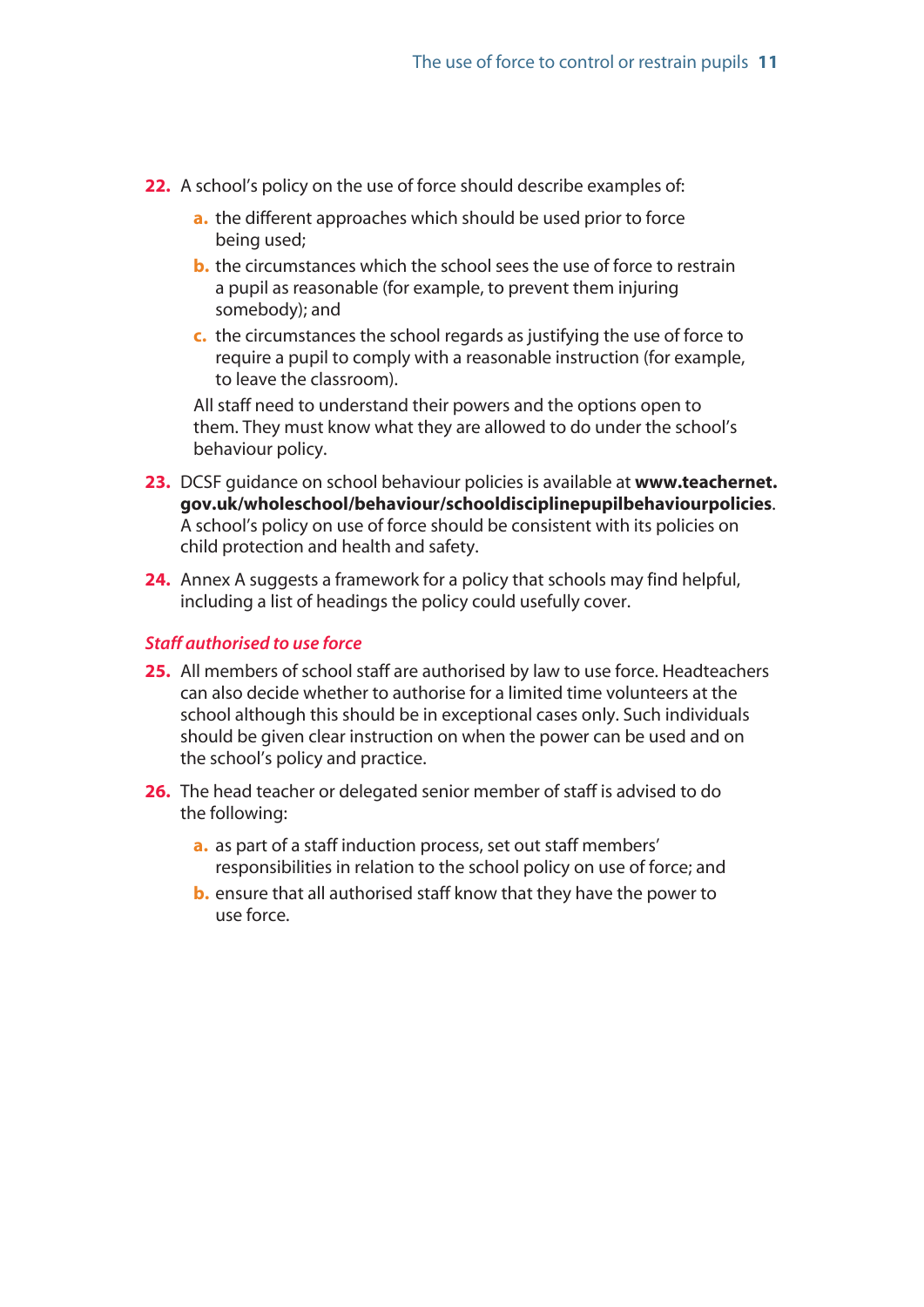### <span id="page-10-0"></span>**Pupils with Special Educational Needs and/or Disabilities**

- **27.** Schools should:
	- **a.** Involve all staff members with responsibility for supporting pupils with SEN, as well as the pupils' parents, in developing the school's policy and practice on the use of force. This will help ensure that appropriate account is taken of the needs of individual pupils with SEN or Disabilities including 'fragile' pupils.
	- **b.** Develop positive handling plans for individual pupils who, through a special need or disability, are assessed as being at greatest risk of needing restrictive physical interventions in consultation with the pupil and parents. Further advice on risk assessments is provided in paragraphs 33-35. Positive handling plans set out the techniques that should be used and those that should normally not . These plans should be compatible with a pupil's statement and properly documented in school records. Further advice on positive handling plans and managing risks for pupils who present particularly challenging behaviours can be found at **[www.teachernet.gov.uk/wholeschool/sen/piguide](http://www.teachernet.gov.uk/wholeschool/sen/piguide)**
	- **c.** As far as practically possible, staff who come into contact with such pupils should be made aware of the relevant Pupil Profile of those individuals, particularly:
		- **i.** situations that may provoke difficult behaviour, preventive strategies and what de-escalation techniques are most likely to work (see further paragraph 28);
		- **ii.** what is most likely to trigger a violent reaction, including relevant information relating to any previous incident requiring use of force;
		- **iii.** if physical intervention is likely to be needed, any specific strategies and techniques that have been agreed by staff, parents and the pupil concerned; and
		- iv. the agreed ways to support the pupil and member of staff following an incident.
	- **d.** Information from parents may be as valuable as information held by the school. Some of this information may be sensitive. Schools should seek express (preferably written) consent from the parent to inform appropriate staff. However, where consent is unreasonably withheld the information may still be made available to staff who need it if it is in the best interests of the pupil concerned. The importance of providing such information will be a factor in decisions about giving temporary authorisation to parent volunteers and others to supervise pupils. Additional guidance on information sharing is available at: **[www.dcsf.gov.uk/everychildmatters/strategy/deliveringservices1/](www.dcsf.gov.uk/everychildmatters/strategy/deliveringservices1/informationsharing/informationsharing) informationsharing/informationsharing**
	- **e**. Designate which members of staff should be called if an incident involving a particular pupil occurs. This does not necessarily mean waiting for them to arrive before taking action if the need for action is urgent. However they should always be involved in post-incident follow-up.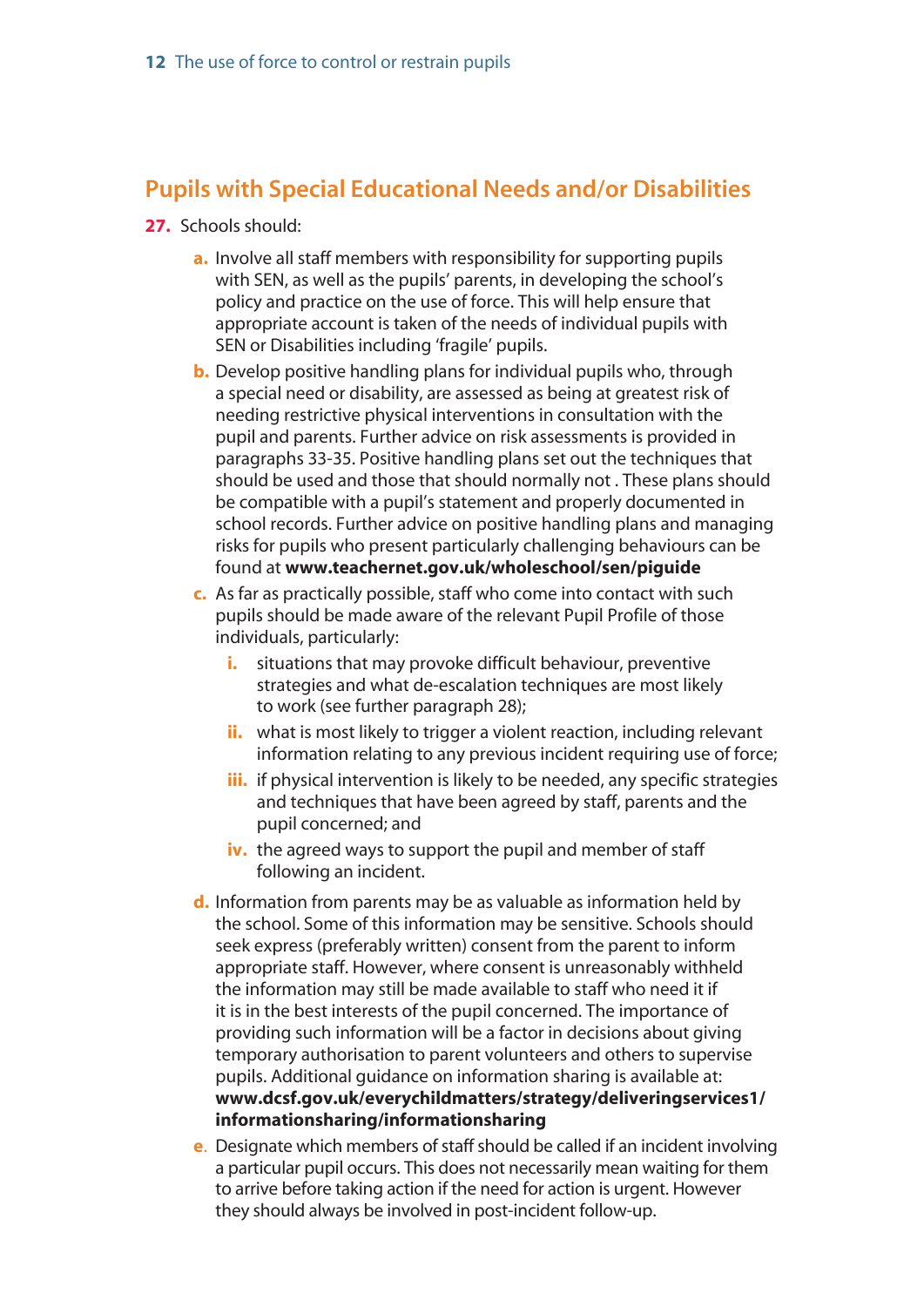<span id="page-11-0"></span>**f.** Teach pupils who are at risk how to communicate in times of crisis and strategies to use in a crisis (such as using personal communication passports and non-verbal signals to indicate the need to use a quiet area or cool-off base) and ensure staff are familiar with these strategies.

### **Reducing the likelihood of situations arising where use of force may be required**

- **28.** There are a number of ways for schools to help reduce the possibility of force being needed:
	- **a.** creating a calm, orderly and supportive school climate that minimises the risk and threat of violence of any kind. Advice for schools on violence reduction is available at **[www.teachernet.gov.uk/wholeschool/](www.teachernet.gov.uk/wholeschool/behaviour/violencereduction) behaviour/violencereduction**;
	- **b.** developing positive relationships between pupils and staff;
	- **c.** adopting a whole-school approach to developing social and emotional skills. *The Social and Emotional Aspects of Learning* (SEAL) programme **www.teachernet.gov.uk/teaching [andlearning/socialandpastoral/seal\\_learning](www.teachernet.gov.uk/teachingandlearning/socialandpastoral/seal_learning)** provides staff development opportunities and curriculum materials for helping pupils to develop skills such as managing strong feelings;
	- **d.** taking a structured approach to professional development that helps staff to acquire the skills of positive behaviour management and managing conflict, as well as supporting each other during and after an incident. Professional development materials on managing pupils' behaviour include:
		- **i.** Behaviour and Attendance Toolkit and the National Strategies Core Day Materials – currently available on the National Strategies website; and
		- **ii.** the National Programme for Specialist Leaders of Behaviour and Attendance.
	- **e.** recognising that situations which trigger challenging behaviours are often foreseeable;
	- **f.** effectively managing individual incidents. It is important to communicate calmly with the pupil, using non-threatening verbal and body language and ensuring the pupil can see a way out of a situation. Strategies might include, for example, going to a quiet room, away from bystanders or other pupils, so that the staff member can listen to concerns; or being joined by a particular member of staff well known to the pupil; and
	- **g.** wherever practicable, warning a pupil that force may have to be used before using it.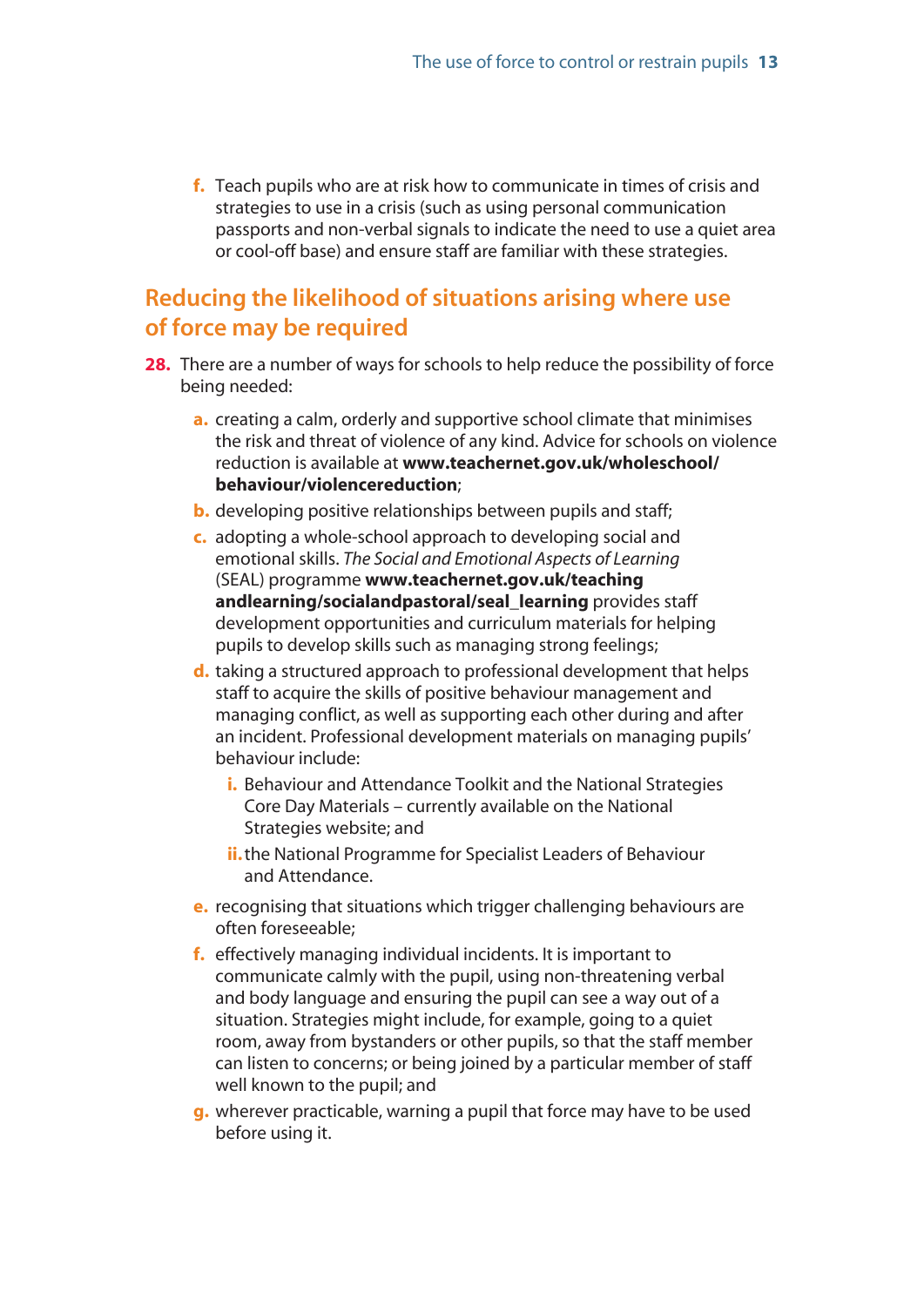### <span id="page-12-0"></span>**Deciding if use of force would be appropriate**

- **29.** Force should be used as a protective measure and never as a disciplinary penalty. The judgement on whether to use force and what force to use should always depend on the circumstances of each case and – crucially in the case of pupils with SEN and/or disabilities – information about the individual concerned.
- **30.** Decisions on whether the precise circumstances of an incident justify the use of force must be reasonable. Typically such decisions have to be made quickly, with little time for reflection. Nevertheless, staff need to make the clearest possible judgement about:
	- **a.** the chances of achieving the desired result by other means. The lower the probability of achieving the desired result by other means, the more likely it is that using force may be justified;
	- **b.** the seriousness of the incident, assessed by the effect of the injury, damage or disorder which is likely to result if force is not used. The greater the potential for injury, damage or serious disorder, the more likely it is that using force may be justified; and
	- **c.** the relative risks associated with physical intervention compared with using other strategies. The smaller the risks associated with physical intervention compared with other strategies, the more likely it is that using force may be justified.

#### *Examples of situations*

- **31.** Examples of situations that particularly call for judgments of this kind include:
	- **a.** a pupil attacks a member of staff, or another pupil;
	- **b.** pupils are fighting, causing risk of injury to themselves or others;
	- **c.** a pupil is committing, or on the verge of committing, deliberate damage to property;
	- **d.** a pupil is causing, or at risk of causing, injury or damage by accident, by rough play, or by misuse of dangerous materials or object;
	- **e.** a pupil absconds from a class (or detention<sup>2</sup>) or tries to leave school other than at an authorised time. Refusal of a pupil to remain in a particular place is not enough on its own to justify use of force. It would only be justifiable where allowing a pupil to leave would:
		- **i.** entail serious risks to the pupil's safety (taking into account age and understanding), to the safety of other pupils or staff, or of damage to property; or
		- **ii.** lead to behaviour that prejudices good order and discipline, such as disrupting other classes;

<sup>2</sup> See also the Department's *School Discipline and Pupil Behaviour Policies – guidance for schools* (Chapter 3.7; paragraph 3.7.31; page 42).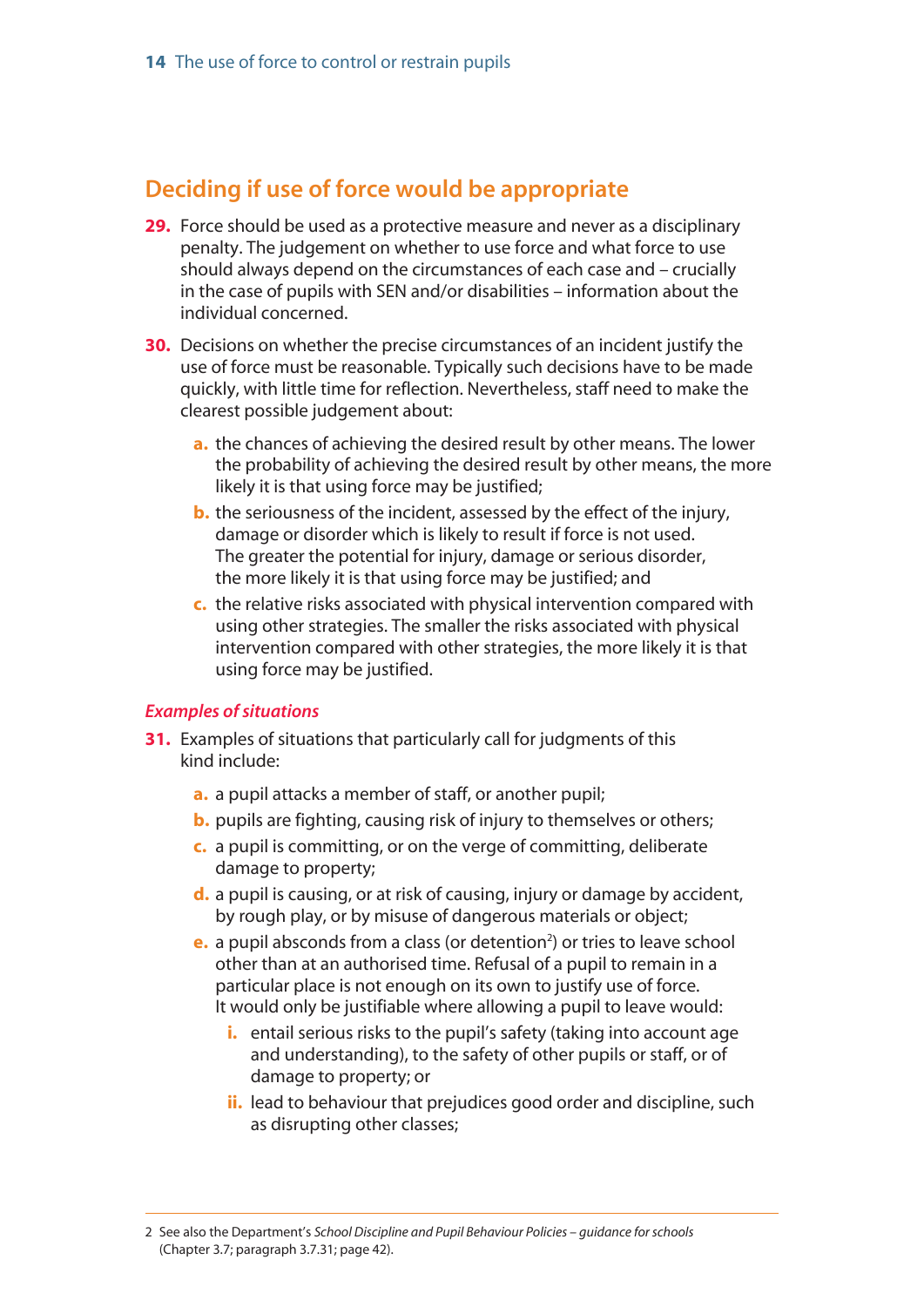- <span id="page-13-0"></span>**f.** a pupil persistently refuses to follow an instruction to leave a classroom;
- **g.** a pupil is behaving in a way that seriously disrupts a lesson; or
- **h.** a pupil is behaving in a way that seriously disrupts a school sporting event or school visit.
- **32.** In these examples use of force is likely to be construed as reasonable (and therefore lawful) if it was clear that the behaviour was sufficiently dangerous or disruptive to warrant physical intervention of the degree applied and could not realistically be dealt with by any other means.

#### **Risk assessments**

- **33.** Leadership teams should regularly assess the frequency and severity of incidents requiring use of force that are likely to occur in their school. Historical patterns usually provide a good starting point. Schools may also wish to take account of the outcomes of multi-agency assessments carried out for particular pupils. These assessments will help to inform decisions about staff training (see paragraphs 43-48 below).
- **34.** Schools may also need to make individual risk assessments where it is known that force is more likely to be necessary to restrain a particular pupil, such as a pupil whose SEN and/or disability is associated with extreme behaviour. An individual risk assessment is also essential for pupils whose SEN and/or disabilities are associated with:
	- **a.** communication impairments that make them less responsive to verbal communication;
	- **b.** physical disabilities and/or sensory impairments;
	- **c.** conditions that makes them fragile, such as haemophilia, brittle bone syndrome or epilepsy; or
	- **d.** dependence on equipment such wheelchairs, breathing or feeding tubes.
- **35.** A model risk assessment form to use with such pupils is available at **[www.teachernet.gov.uk/docbank/index.cfm?id=5334](http://www.teachernet.gov.uk/docbank/index.cfm?id=5334)**

#### *Situations where staff should not normally intervene without help*

**36.** It may not always be appropriate for a member of staff to intervene in an incident covered by paragraph 12 a–c above without help, unless it is an emergency. Schools should have communication systems that enable a member of staff to summon rapid assistance when necessary. Help may be needed in dealing with a situation involving an older pupil, a large pupil, more than one pupil or if the member of staff believes he or she (or other pupils) may be at risk of injury. In these circumstances he or she should take steps to remove other pupils who might be at risk and summon assistance from other staff who are authorised to use force, or where necessary phone the police or (where one exists) ask for assistance from the on-site Safer School Partnership officer.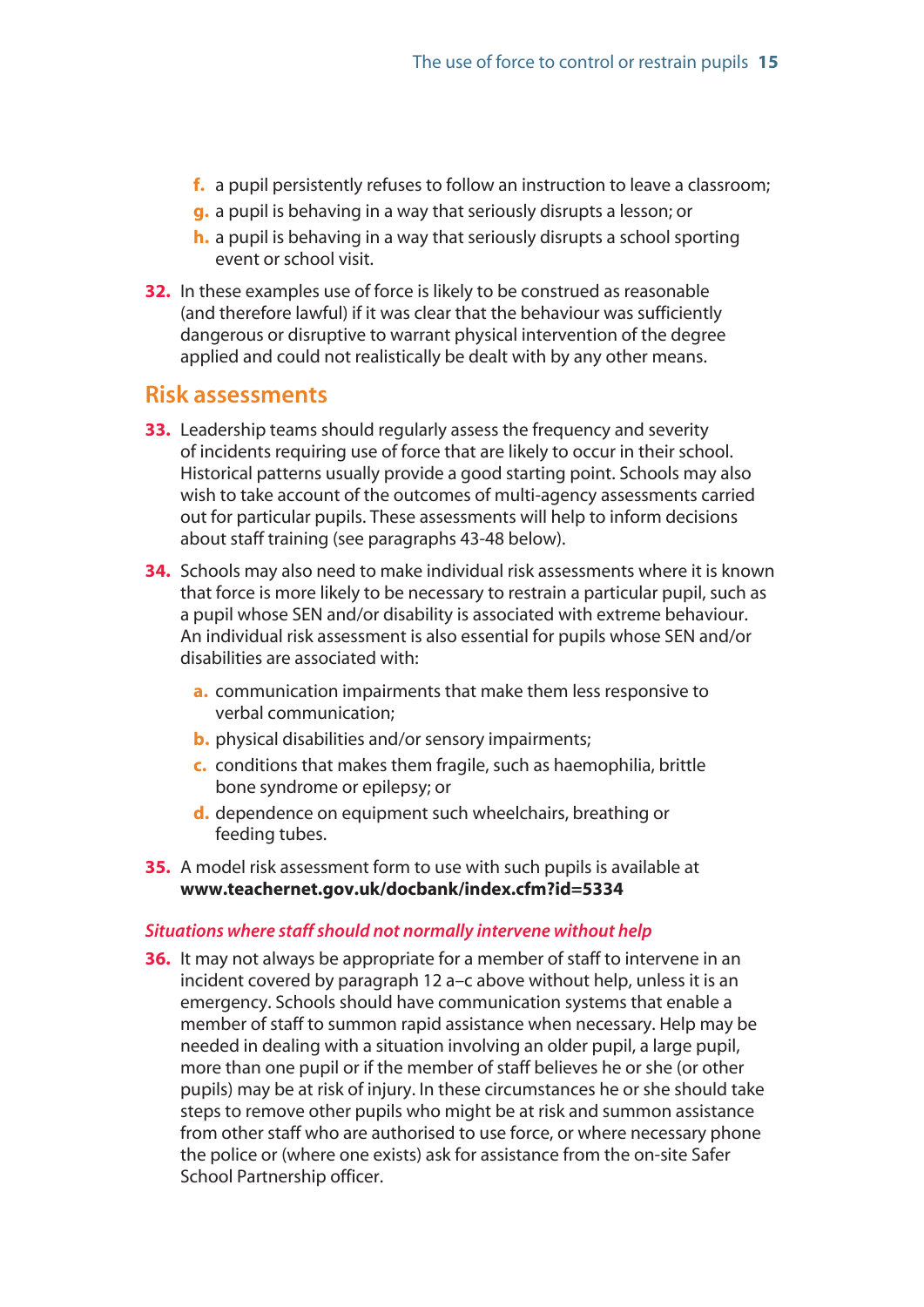#### <span id="page-14-0"></span>**Use of force (planned and agreed)**

When a Jasmin, a pupil in a primary school, becomes upset and angry towards fellow pupil Nicole, a member of staff, Ruth, intervenes by offering an alternative activity and/or location to her. Jasmin declines the diversionary activity and becomes louder and clearly intends to injure Nicole by hitting her. Ruth calmly removes Nicole to safety, away from the risk of being injured, by placing a hand on the back to prompt movement and a hand on the arm to guide direction.

Jasmin then directs her risky and violent behaviour towards Ruth, who has just removed pupil Nicole. Knowing Jasmin well, the Ruth makes a decision to hold Jasmin to keep them both safe and to prevent her from injuring other pupils. Ruth sits to the side of Jasmin, holding her elbows/upper arms against the side of her own body to restrict movement.

The amount of force used in this circumstance would be deemed reasonable. Jasmin displayed behaviours that put the safety of others at risk and the level of forced used was proportionate to the level of risk presented by Jasmin. It is important that staff are able to demonstrate the use of other skills and techniques to resolve difficult situations before force is necessary.

Had circumstances been different, the amount of force might have been deemed unreasonable. For example, once Nicole had been removed to safety and had the classroom been empty other than the member of staff, it may be more reasonable for that staff member to move away from the pupil and allow them to calm themselves, rather than using a restrictive physical intervention.

### **Using force**

- **37.** Before using force staff should engage the pupil in a calm and measured tone, making clear that their behaviour is unacceptable and setting out how the pupil could choose to change their behaviour. Staff should not give the impression of acting out of anger or frustration, or to punish a pupil, and should make it clear that they only intend to use physical intervention as a last resort to ensure that the situation is addressed as safely as possible. The use of force must always be proportionate to the level of risk and should always be reduced at the earliest possible time.
- **38.** In schools force is generally used for two different purposes to control pupils and to restrain them. By control we mean passive physical contact (e.g. standing between pupils or blocking a pupil's path) or active physical contact (e.g. leading a pupil by the hand or arm, or ushering a pupil away by placing a hand in the centre of the back). Control can also mean more forceful action. Restraint means the use of restraint techniques and is usually used in more extreme circumstances, such as when two pupils are involved in a fight and refuse to separate without physical intervention. This can involve using appropriate restrictive holds, which may require specific expertise or training. **Parental consent is not required to restrain a pupil.**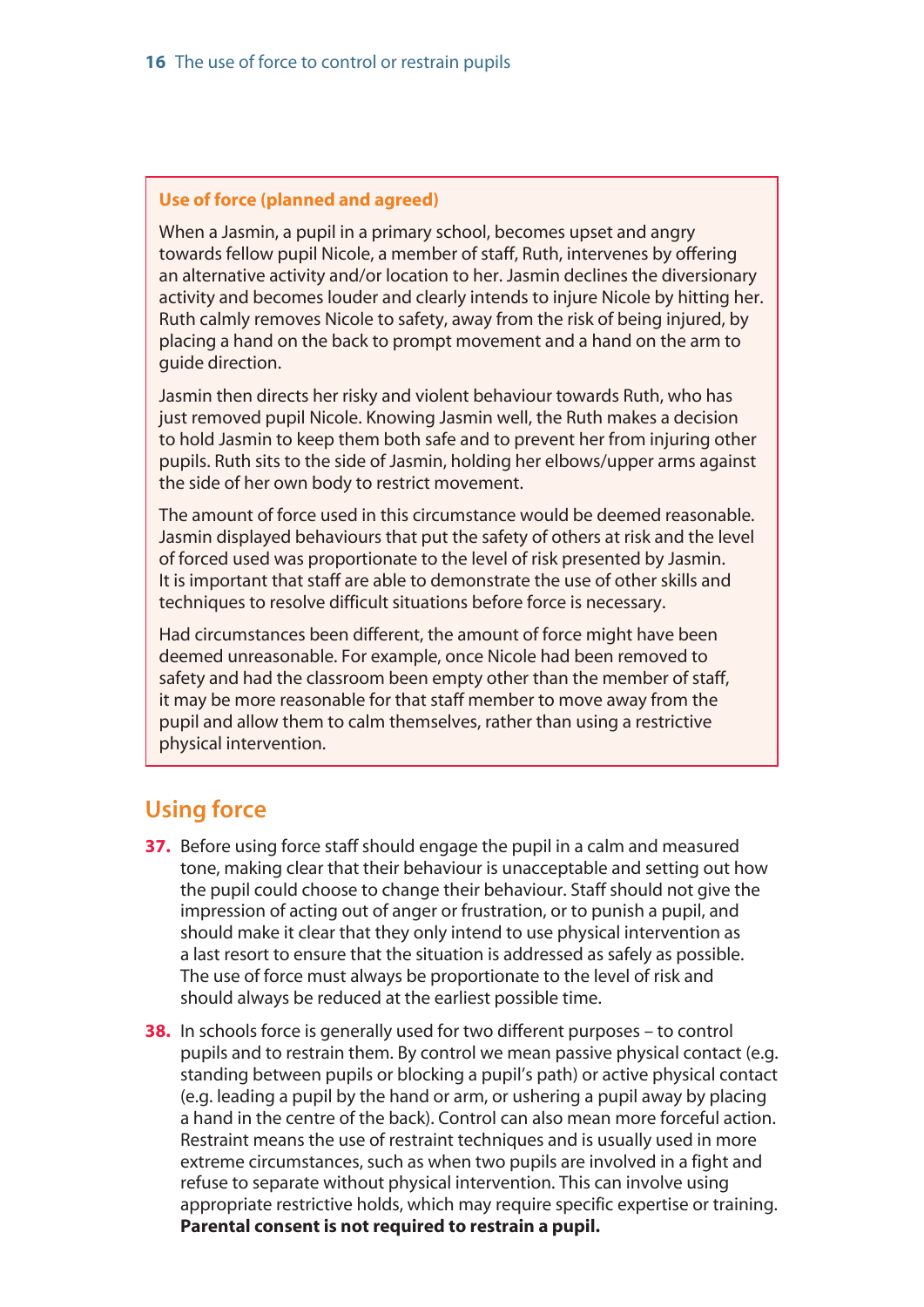- <span id="page-15-0"></span>**39.** Consideration by a panel of experts identified that **certain restraint techniques presented unacceptable risk when used on children and young people.** These were the 'seated double embrace' which involves two members of staff forcing a person into a sitting position and leaning them forward, while a third takes care of the head; the 'double basket-hold' which involves holding a person's arms across their chest; and the 'nose distraction technique' which involves a sharp jab under the nose.
- **40.** Where a pupil is engaged in an activity that presents a high and immediate risk of death or serious injury to the pupil, or to others, any member of staff would be justified in taking any action, including the use of reasonable force, that could reasonably be seen as necessary to alleviate or reduce those risks<sup>3</sup>. Such situations could include preventing a pupil running off the pavement onto a busy road or preventing a pupil from hitting someone with a dangerous object such as a glass bottle or hammer. Staff should always consider their own safety and that of others in deciding how to act in such situations.
- **41.** Staff should avoid acting in a way that might reasonably be expected to cause injury. However, in the most extreme circumstances it may not always be possible to avoid injuring a pupil. Where a pupil sustains injury as a result of use of force by a member of staff, the member of staff may be called upon to justify his/her actions. It may be necessary to demonstrate that steps were taken to reduce the need for physical intervention at every stage (or why it was not practicable to take such steps), and to show that the level of physical intervention used was necessary, proportionate and employed as a last resort.
- **42.** Staff should always avoid touching or restraining a pupil in a way that could be interpreted as sexually inappropriate conduct.

### **Staff training**

- **43.** Schools should consider for their staff suitable accredited training where trainers can be expected to have achieved a given level of expertise. A number of organisations offer training in the use of de-escalation techniques which introduce the use of force at an appropriate time, based on a consideration of a range of other options. Local authority advice and guidance on training can also help schools to ensure well-targeted and appropriate training.
- **44.** Like other forms of professional development, decisions about training in physical intervention are best made by individual schools in the light of their particular needs and circumstances. It is good practice for schools to set out their approach to relevant training in their policy on use of force. While key staff may be trained as a priority, most schools now consider that **all** staff have a responsibility for pupil behaviour.
- **45.** Training should include ways of avoiding or defusing situations in which physical intervention might become necessary as well as methods of physical intervention. This is particularly important for staff who work closely with pupils with SEN and/or disabilities associated with extreme behaviour.

<sup>3</sup> Adults visiting the school, who are not members of staff, would be acting under common law and not section 93.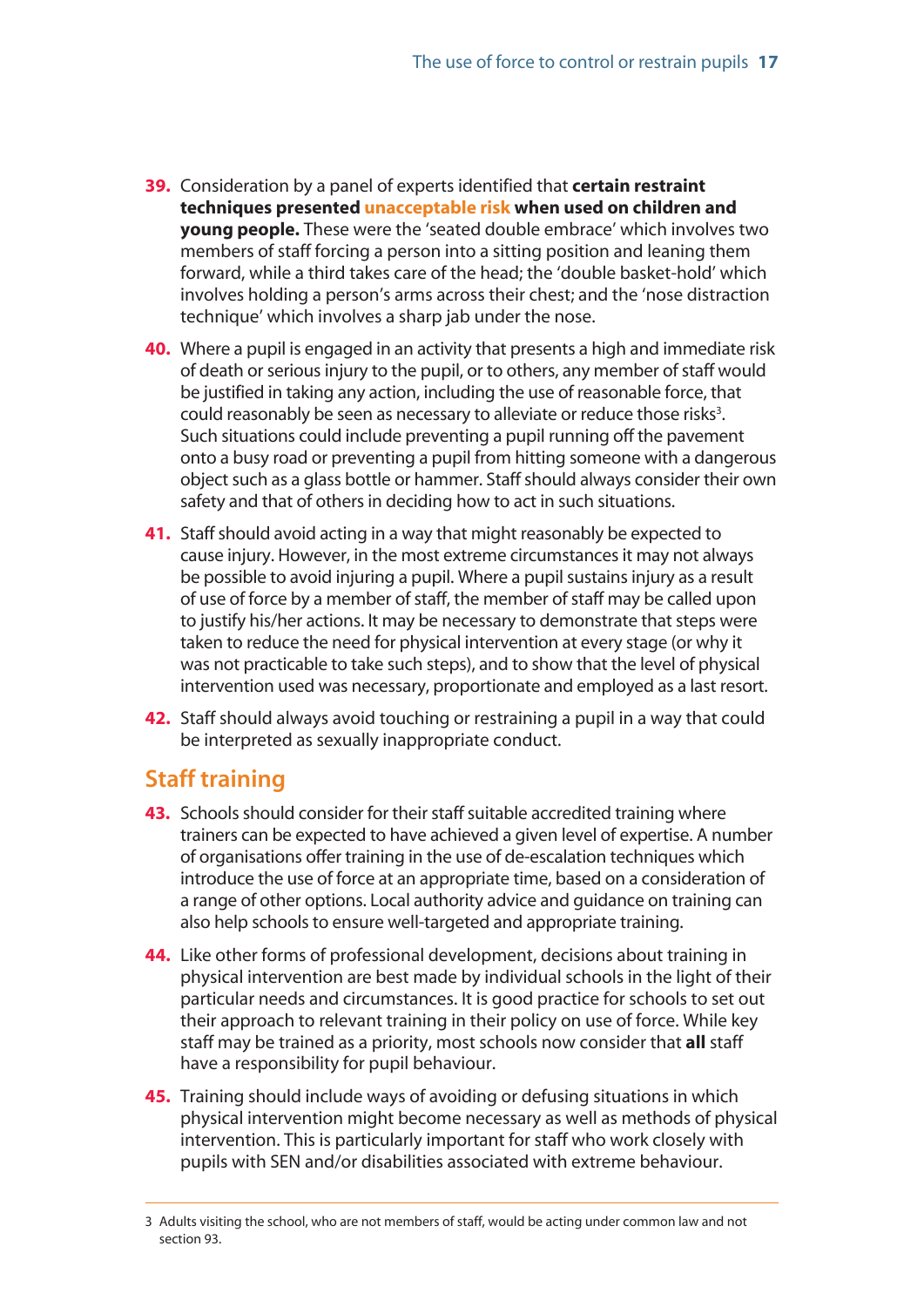- **46.** It is advisable that at least one member of staff in every school has received recent training by expert accredited providers in physical intervention and restraint techniques (in larger schools this might be two or more). However, it should not be assumed that trained members of staff should be solely responsible for dealing with all incidents where physical intervention or restraint is required.
- **47. A school policy cannot lawfully prevent teachers or other staff whose job includes responsibility for pupils from using reasonable force.** The absence of accredited training does not preclude a member of staff from using reasonable force where needed.

#### *Pupils with Special Educational Needs*

**48.** There will be particular training needs for staff working closely with pupils with SEN or disabilities. Risk assessments (paragraphs 33-35 above) will help inform decisions about staff training. They will also inform the circumstances in which schools would temporarily authorise staff or volunteers to have control or charge of such pupils. Training decisions should take account of the needs of staff working with children who have particular difficulties with physical intervention, for example those with autistic spectrum conditions.

#### **Risk assessment**

John was about to start his second year at a specialist sports school. In his first year he displayed behavioural problems that included shouting at a teacher in class and threatening another pupil in the playground. His mother, who was alerted to his behaviour, said he had no special educational needs or medical problems. She suggested that he was having problems adapting to secondary school.

The head teacher asked Mr Smith, one of the deputy head teachers, to carry out a pupil-specific risk assessment. Mr Smith had completed the school leadership in behaviour and attendance (NPSLBA) training programme to develop his professional skills. As a starting point, he considered who would be at risk if John's behaviour deteriorated to the point where force was necessary. He consulted with colleagues to identify any patterns of misbehaviour. For example, was he more prone to angry outbursts in certain classes, was there a particular time of day when he argued most with other pupils?

The risk assessment set out a strategy on how to avoid or minimise the use of force. Consultation with John's teachers identified what triggered his outbursts. They discussed methods on how to avoid the outbursts escalating to physical confrontation. Did he confide in any teachers or was there a teacher he responded well to? Were there after-school clubs that he enjoyed and could be used to reinforce positive behaviour?

A whole-school strategy was developed to meet John's needs. A further meeting was called with his mother to seek her agreement to the strategy, which was then incorporated into a bespoke Home School Agreement for John. The strategy was reviewed regularly as the academic year progressed.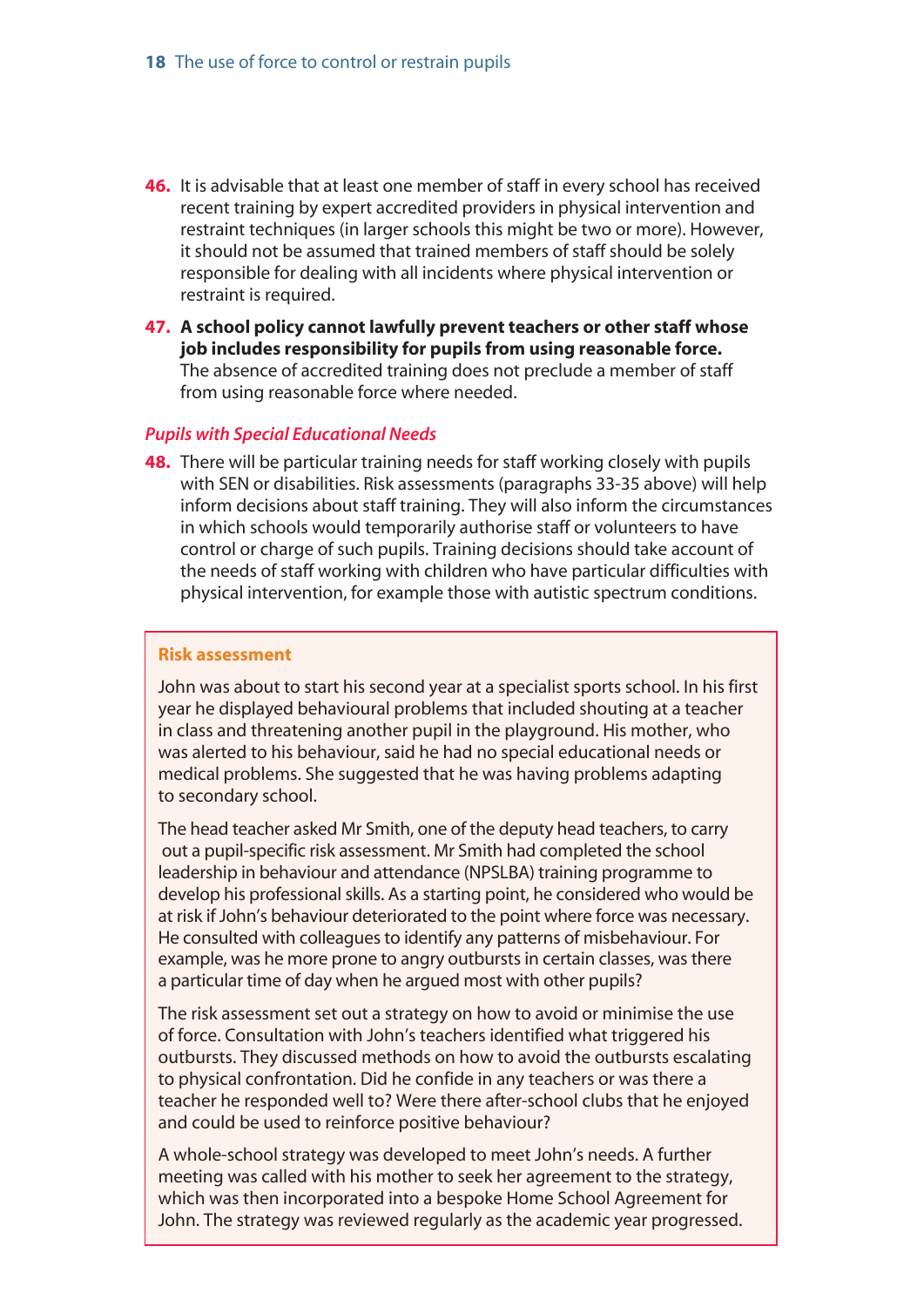## <span id="page-17-0"></span>Statutory guidance on recording and reporting significant incidents

## **Governing bodies must have regard to this section of the guidance**

- **49.** The governing body must ensure that a procedure is in place, and is followed by staff, for recording and reporting to parents, *significant* incidents where a member of staff has used force on a pupil. The record must be made as soon as practicable after the incident.
- **50.** If it is likely that reporting an incident to a parent will result in significant harm to the pupil, then the incident should be reported to the local authority – for instance the Social Services Department or the Family or Children Services Department. The school's procedure for Recording and Reporting incidents should make clear who is responsible for deciding whether an incident is significant or not. The headteacher will normally be part of any such process. The procedure should also set out the timescale within which the report should be made, bearing in mind that the duty is to make the report as soon as is practicable. The person who makes the report to the parent need not be the person who compiled the report.
- **51.** While ultimately only a court of law could decide what is 'significant' in a particular case, in deciding whether or not an incident must be reported, schools should take into account:
	- **a.** An incident where unreasonable use of force is used on a pupil would always be a significant incident.
	- **b.** Any incident where substantial force has been used (e.g. physically pushing a pupil out of a room) would be significant.
	- **c.** The use of a restraint technique is significant.
	- **d.** An incident where a child was very distressed (though clearly not over reacting) would be significant.
- **52.** In determining whether incidents are significant, schools should consider:
	- **a.** The pupil's behaviour and the level of risk presented at the time.
	- **b.** The degree of force used and whether it was proportionate in relation to the behaviour.
	- **c.** The effect on the pupil or member of staff.
- **53.** School staff should also bear in mind the age of the child, any special education need or disability or other social factors which might be relevant.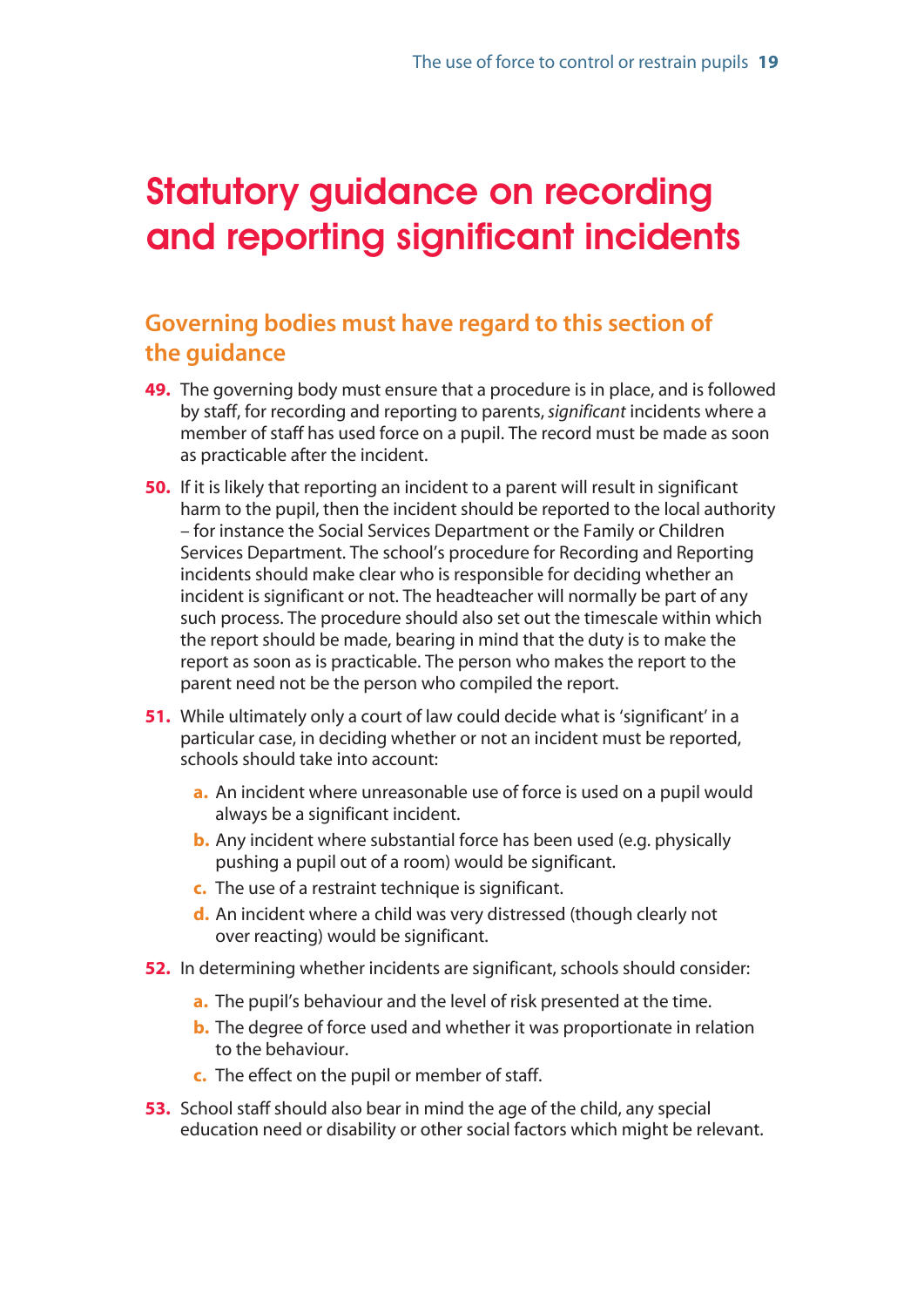- **54.** Sometimes an incident might not be considered significant in itself, but it forms part of a pattern of repeated behaviour. In this case, although there is no legal requirement to record such incidents, schools are advised to let parents know about them.
- **55.** Records are important in providing evidence of defensible decision-making in case of a subsequent complaint or investigation. It is possible that not all of the specifics of an incident can be recorded where it is not known on whom force was used, as for example where a member of staff has hastily had to part several pupils encircling a fight. The staff member may (understandably) focus on and recall the identities of the fighting pupils and not the individual spectators who were drawn aside to allow access. Staff may find it helpful to seek the advice of a senior colleague or a representative of their trade union when compiling a report.
- **56.** While schools may develop their own form for recording incidents, the model recording form provided in **Annex B** identifies the types of information that should be recorded and is a helpful guide.
- **57.** The school's procedure for Recording and Reporting should provide that the member of staff involved in the incident compiles the record. The procedure should also ensure that the member of staff with lead responsibility for safeguarding checks the record and that the school provides the member of staff involved in the incident with a copy of the final version. It is important that this information is treated in confidence.
- **58.** All accounts of the same incident should be recorded, including those of the pupil or pupils involved. Parents should not be given a copy of the incident record as a matter of course, but they should be told when and where the incident took place, why it was decided that force had to be used, the strategies used to try to avoid having to use force, what force was used, whether there were any injuries and what follow-up action (support and/or disciplinary) was being taken in relation to their child. Ordinarily the names of those involved in the incident should not be disclosed in the report. However, the pupil may give this information to the parent or the parent can request the information from the school. The school should deal with these requests in accordance with the Data Protection Act 1998. It is advisable that the school's procedure for making a record following such incidents is contained within its policy on the use of force.
- **59.** The record is likely to form part of the pupil's educational record which is open to inspection by parents.
- **60.** Advice on what data contained in educational records may be disclosed [is contained in DCSF guidance available from](www.teachernet.gov.uk/management/atoz/p/pupilrecords) **www.teachernet.gov.uk/ management/atoz/p/pupilrecords**. When recording use of force incidents, staff should bear in mind that this information may be included in a Criminal Records Bureau disclosure if it is later passed to the police. Schools should retain records of such incidents until the member of staff involved has reached normal retirement age, of for 10 years from the date of any allegation if that is longer.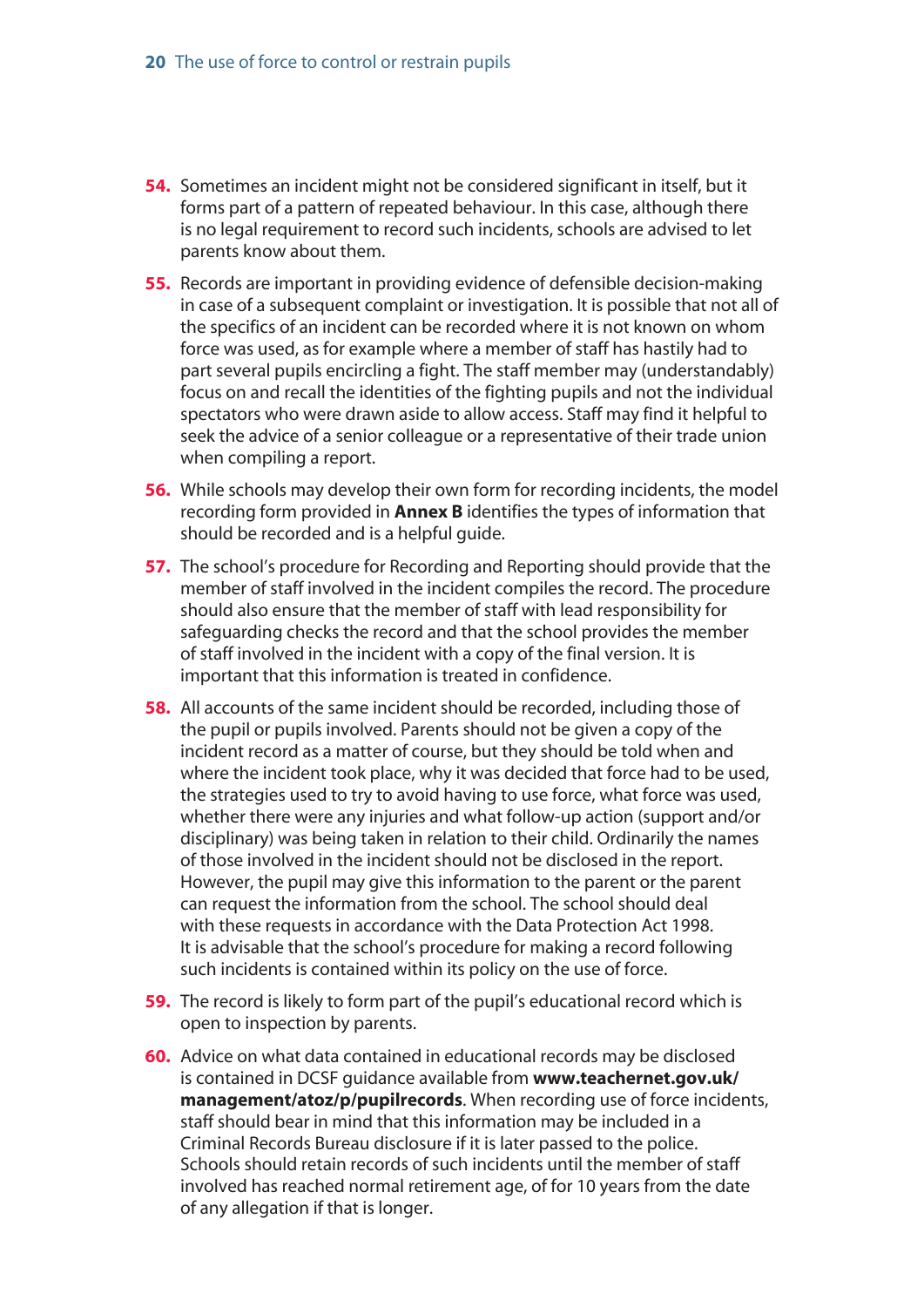#### **Recording systems**

Nottinghamshire County Council provides all schools, academies and local authority departments with access to an electronic health and safety recording system. This system enables members to staff to report, using a standardised format, any significant incident where force has been used, or any incident where violence to staff has occurred or been threatened.

The system automatically notifies the designated 'risk manager' within the local authority or school's senior management, offering direct support and feedback to the staff members (and pupils/children and young people where appropriate) and reducing the risk of future occurrence.

Once the manager has reviewed the report it can be printed and stored locally. A copy is then automatically emailed to the health and safety adviser and the physical intervention co-ordinator within the local authority, who then monitor, review, offer specialist advice and accredit physical intervention training as necessary. This system helps local authorities and schools be confident that staff are acting reasonably, have access to the best training, have the knowledge and skills to do their jobs properly and are empowered to keep themselves and their pupils safe.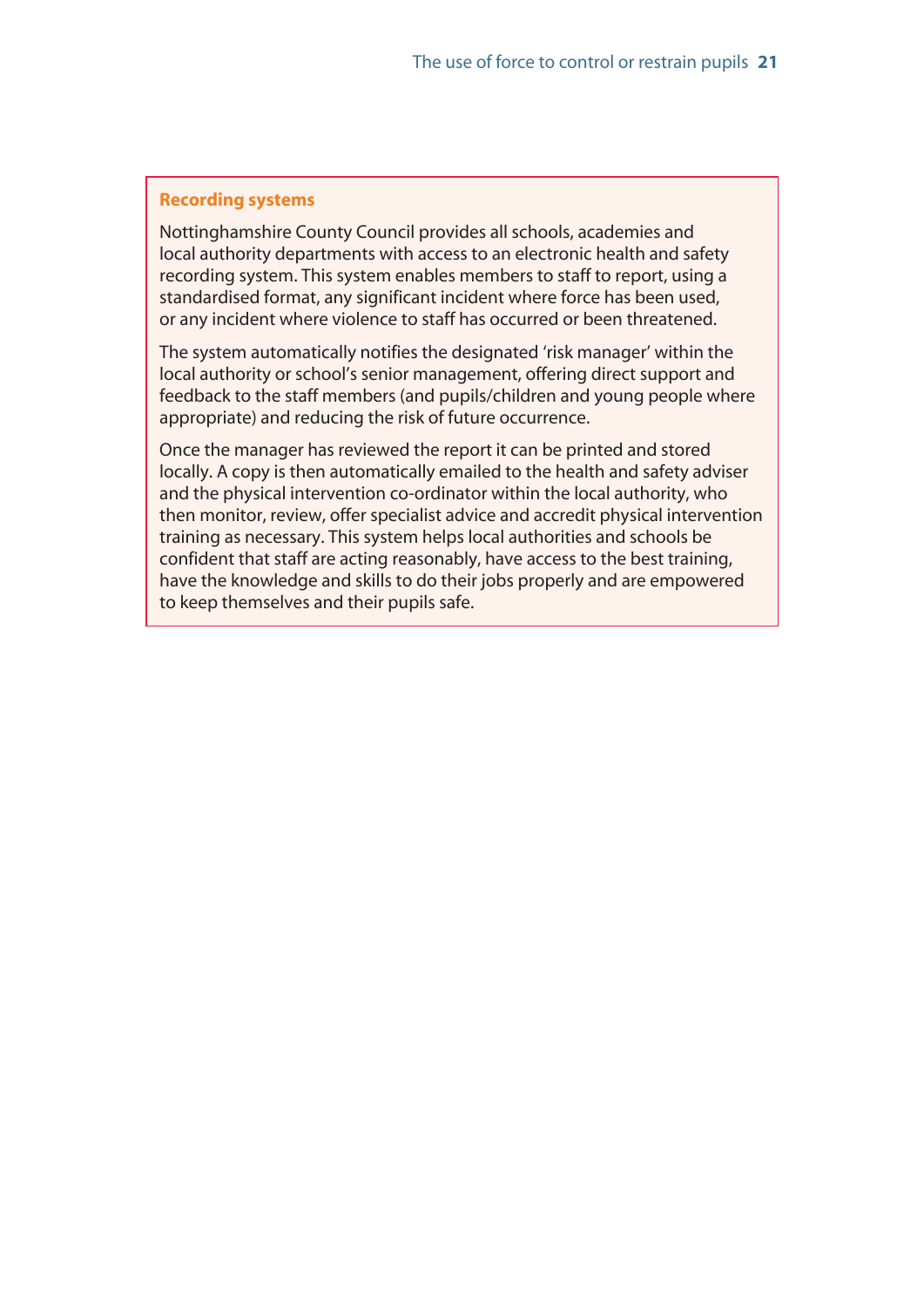### <span id="page-20-0"></span>**Reporting to parents**

- **61.** The law requires that each parent is informed of significant incident where force has been used on their child. In this case 'parent' has the meaning given by section 576 of the Education Act 1996, and so will include people having day-to-day care of the child and the local authority where a child is the subject of a care order. Section 576 also deems the local authority as a 'parent' in the case of children who are looked after under section 20 of the Children Act 1989.
- **62.** The requirement is to notify '**each**' parent. Where a child has a mother and father who both have parental responsibility and where the child is the subject of a Care Order under section 31 of the Children Act 1989, or being accommodated under section 20 of that Act, the requirement will be to report the incident to the child's mother, father and the relevant local authority (usually the Social Services Department).
- **63.** Paragraph 50 above qualifies the requirement for a report to be made to parents by making an exception where to do so is likely to result in significant harm to the pupil. **The Secretary of State's view is that in this case, significant harm is where a child is chastised inappropriately and/or excessively.**
- **64.** A school might already be aware that a particular parent is likely to respond inappropriately in response to an incident involving their child and the school may have already instigated safeguarding procedures. The risk of significant harm in these circumstances would be heightened for pupils who are vulnerable because of their special educational needs, disability or other medical reasons.
- **65.** Ideally it is best to telephone parents as soon as possible after the incident before confirming details in writing. It is also good practice for parents to be given a copy of the school's policy on the use of force and information on post-incident support at the same time.
- **66.** All injuries should be reported and recorded in accordance with school procedures. The school should take action to report relevant injuries to staff or pupils to the Health and Safety Executive's Incident Contact Centre **[www.hse.gov.uk/riddor/index.htm](http://www.hse.gov.uk/riddor/index.htm)**
- **67.** It is good practice for governors to monitor incidents where force has been used. Head teachers have an important role in reporting such incidents to the governing body.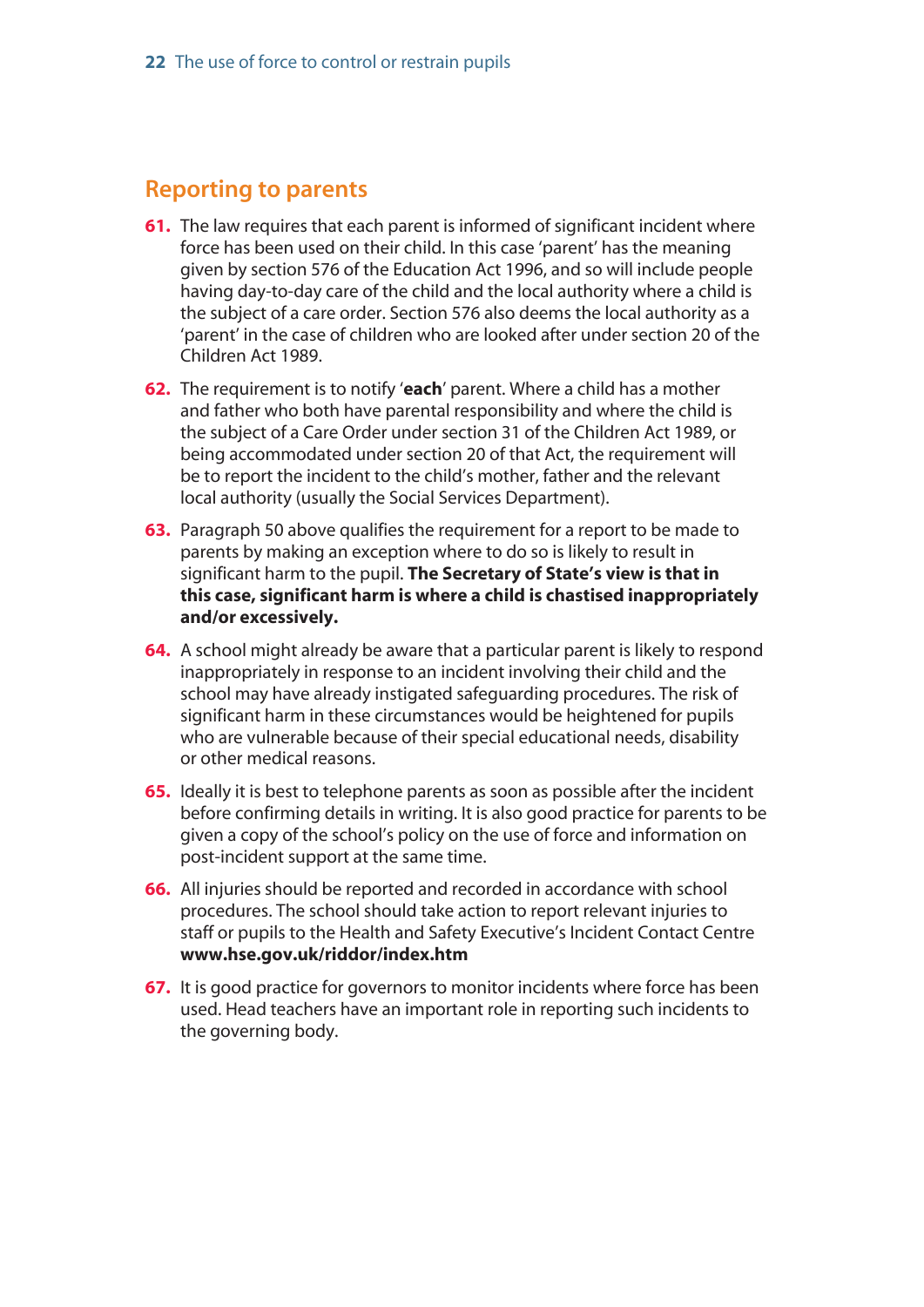### <span id="page-21-0"></span>**Post-incident support**

- **68.** Members of staff who have been assaulted may want to report the incident to the police. They may also want to seek the advice and support of their trade union representative.
- **69.** Serious incidents involving use of force may result in injuries to the pupil or to staff. Immediate action should be taken to provide first aid for any injuries and to access medical help for any injuries that go beyond first aid. These incidents can be upsetting to all concerned, so it is also important to ensure that staff and pupils are given emotional support.
- **70.** The letter to parents informing them about the use of force can also be used to engage them in discussing the incident and for setting out a suggested future course of action. It is good practice for parents to be involved in agreeing appropriate support arrangements. It is advisable to agree an individual behaviour plan with parents of pupils whose behaviour is associated with SEN and/or disabilities. Such plans would include strategies to prevent and deal with any recurrence of behaviour that could lead to the use of force.
- **71.** Schools should also:
	- **a.** ensure that relevant multi-agency partners are kept informed. This could include local authority children's services, Child and Adolescent Mental Health Services or the Youth Offending Team (if the pupil is already under their supervision or has been identified by the YOT as being at risk of becoming engaged in criminal or anti-social behaviour);
	- **b.** hold the pupil to account where their poor behaviour has resulted in force being used, so that he or she recognises and repairs the harm caused or which might have been caused. The consequences of this behaviour may involve the use of sanctions which need to be considered in accordance with the school's behaviour policy. As well as disciplining the pupil, this may involve giving them the opportunity to repair the relationships with staff and pupils involved in the incident as well as developing their social and emotional skills. In some cases, an incident might lead to a decision to exclude a pupil. In these circumstances head teachers must have regard to the DCSF statutory guidance on exclusions, which is available at **[www.teachernet.gov.uk/wholeschool/](www.teachernet.gov.uk/wholeschool/behaviour/exclusion/2008guidance) behaviour/exclusion/2008guidance**;
	- **c.** help the pupil and staff develop strategies to avoid repeating crisis points in future and inform relevant staff about these plans and their roles;
	- **d.** ensure that staff and pupils affected by an incident have continuing support for as long as necessary in respect of:
		- *i.* physical consequences;
		- **ii.** support to deal with any emotional stress or loss of confidence; and
		- **iii.** opportunity to analyse, reflect and learn from the incident.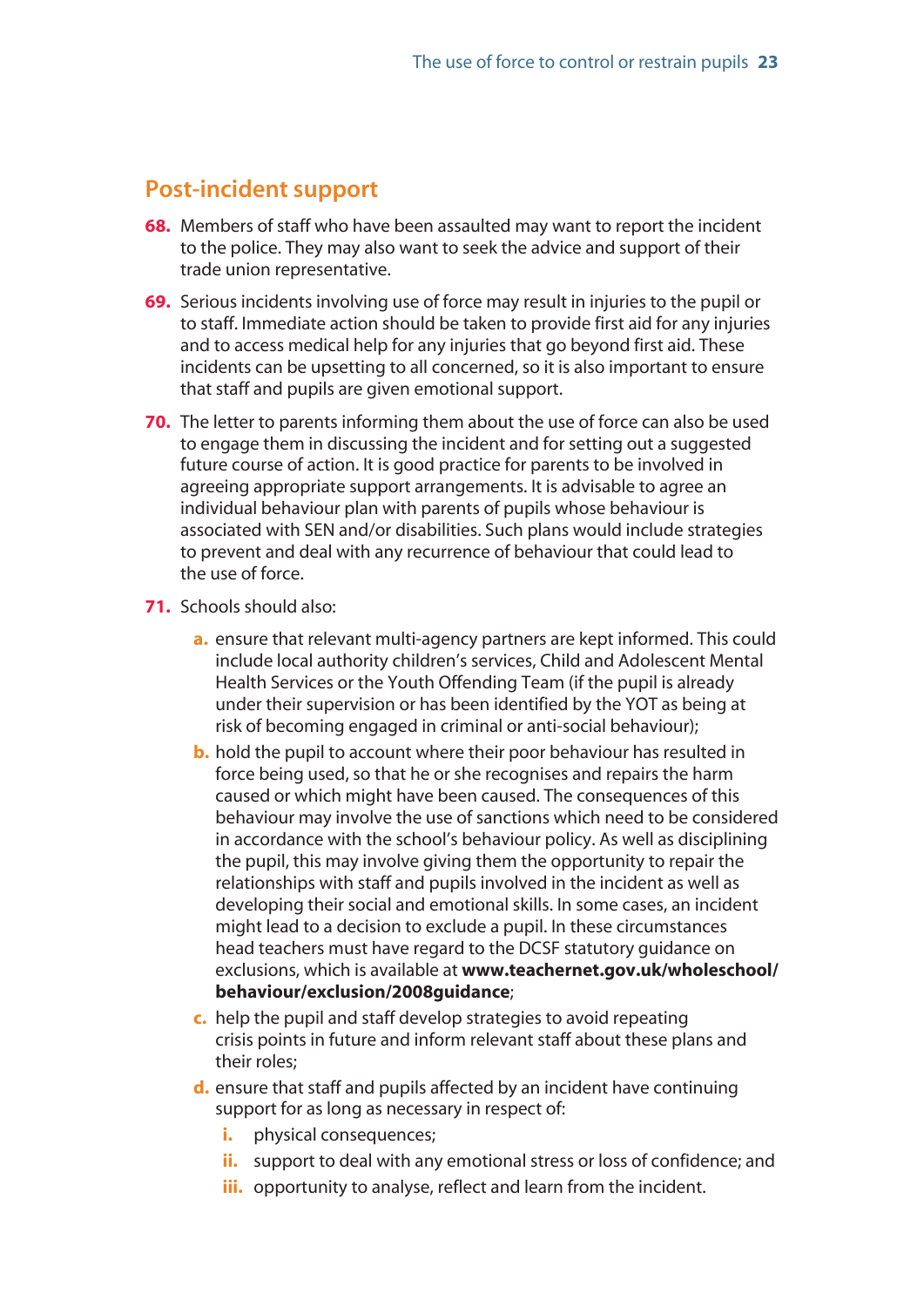## <span id="page-22-0"></span>**Dealing with complaints and allegations regarding the use of force**

- **72.** Schools need to make clear that parents and pupils have a right to complain about actions taken by school staff, including any use of force. If a specific allegation is made against a member of staff then the school needs to follow the guidance set out in *Safeguarding Children and Safer Recruitment in Education* **www.teachernet.gov.uk/wholeschool/ [familyandcommunity/childprotection/saferrecruitment/guidance](www.teachernet.gov.uk/wholeschool/familyandcommunity/childprotection/saferrecruitment/guidance)** Other complaints should be dealt with under the school's complaints procedure ,normally set out in the school's published prospectus or website. The DCSF provides a toolkit to act as a guide to schools, providing suggestions on how to handle complaints. This is available at **[www.governornet.co.uk/publishArticle.cfm?contentId=402](http://www.governornet.co.uk/publishArticle.cfm?contentId=402)**
- **73.** Where the DCSF model complaints policy has been adopted, it is usually the head teacher's responsibility to respond to the complaint in the light of school policy and procedure. If complainants are dissatisfied with this initial response, a panel of governors may be convened at this point.
- **74.** Reporting an incident fully to those with parental responsibility following the incident should minimise the chances of a complaint about use of force but it cannot prevent all complaints or allegations that force has been used inappropriately. Allegations can be made by persons other than the parents or children involved.
- **75.** Allegations that a member of staff has used force inappropriately or unlawfully on a pupil made to the school, other agencies or even the police should be dealt with in accordance with agreed policy and procedure for handling allegations against staff. Schools can find guidance on safeguarding children and on dealing with allegations of abuse against teachers and other staff in *Safeguarding Children and Safer Recruitment in Education* (see link at paragraph 72).
- **76.** The degree to which the school's behaviour policy has been followed will be at the core of any investigation. Such complaints may also be investigated under the school's disciplinary procedure.

#### *Individual members of staff and the law*

- **77.** If a member of staff uses reasonable force as defined in this guidance, they will have a robust defence against any false allegations of unreasonable or unlawful conduct which form the basis of a complaint or legal action.
- **78.** In most Civil Court proceedings relating to actions of employees, it is the employer who is sued and not the individual staff member, under the principle of vicarious liability. So if a member of staff is sued individually in an action or jointly with the employer, that member of staff should be covered by the employer's public liability insurance. If the member of staff was acting properly in the course of his/her duties when the matters giving rise to the potential liability took place, then he/she should be indemnified by the employer in respect of legal costs and damages.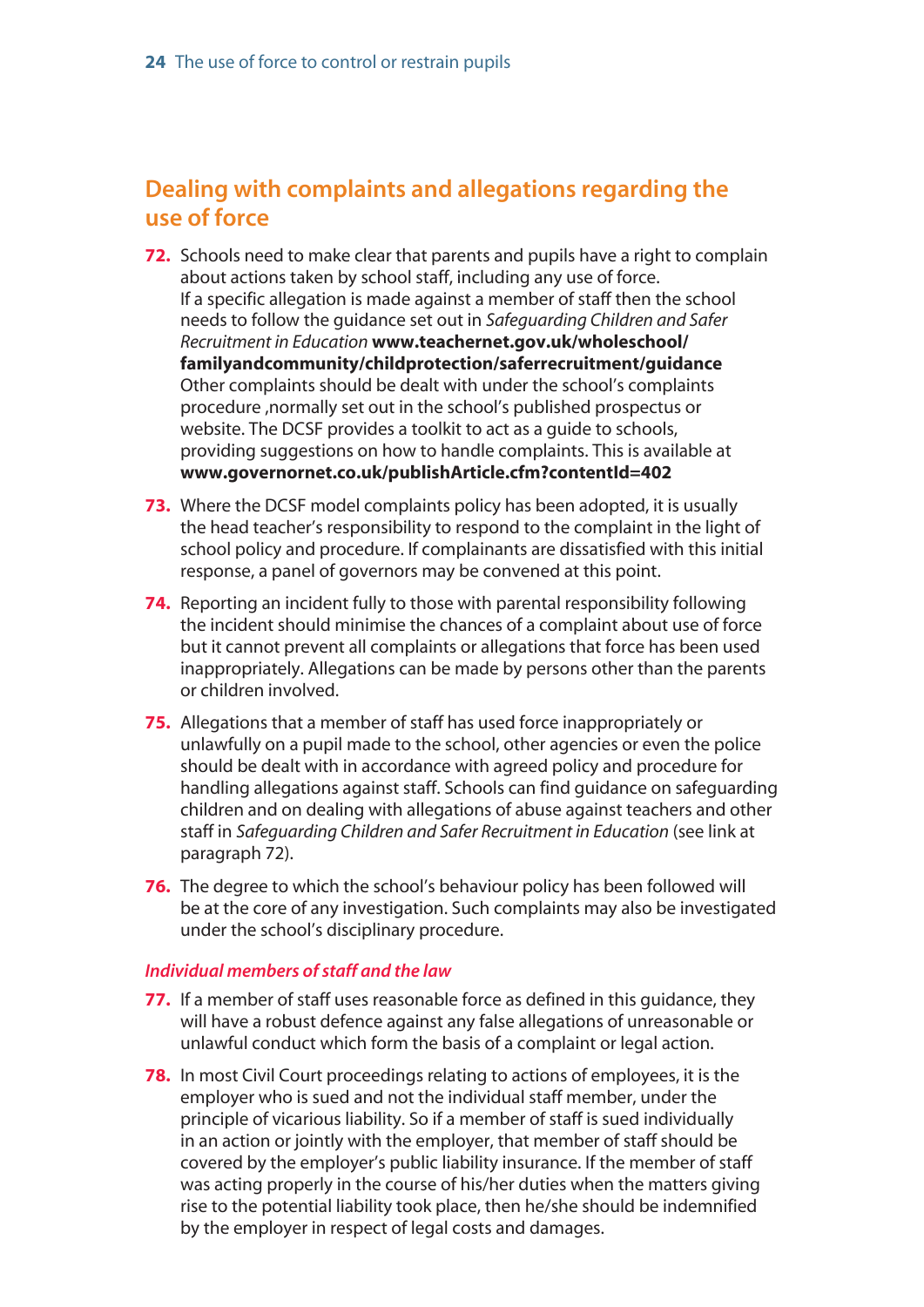- <span id="page-23-0"></span>**79.** However, if a staff member uses unreasonable force they would not be acting within the scope of their employment duties and they may subsequently face civil or criminal proceedings and/or disciplinary action as a result.
- **80.** Some members of staff may be concerned about the repercussions of failure on their part to use force; for example, if a complaint is brought against them on the grounds that they could have avoided a child suffering injury if they had used force to break up a fight. In a situation such as this, it is extremely unlikely that a teacher would be found to be negligent by a court, provided they had taken all reasonable steps to ensure the safety of pupils short of using force.
- **81.** Teachers have a duty of care and, while a child is under their care are regarded as being in place of the parent ("in loco parentis"). It follows that the potential has always existed for a teacher to face an action for assault or negligence where his or her use of force or failure to use force has led to a child being injured or harmed. The introduction of a specific statutory power to use force has not created this situation, but does provide school staff with a more robust defence against unfounded allegations.

### **Physical contact with pupils in other circumstances**

- **82.** There are occasions when physical contact with a pupil may be proper or necessary other than those covered by section 93 of the Education and Inspections Act 2006. Some physical contact may be necessary to demonstrate exercises or techniques during PE lessons, sports coaching, or CDT, or if a member of staff has to give first aid. Young children and those with SEN may need staff to provide physical prompts or help. Touching may also be appropriate where a pupil is being congratulated or praised, or where the pupil is in distress and needs comforting. School staff will use their own professional judgement when they feel a pupil needs this kind of support. They may find useful advice on this in *Guidance for Safe Working Practice for [the Protection of Children and Staff in Education Settings](www.teachernet.gov.uk/docbank/index.cfm?id=8200)* at **www.teachernet. gov.uk/docbank/index.cfm?id=8200**
- **83.** There may be some pupils for whom touching is particularly unwelcome. For example, some pupils may be particularly sensitive to physical contact because of sensory issues, their cultural background or because they have been abused. It is important that staff who may come into contact with these pupils or groups of pupils should have the relevant information and that the school has a system for informing them. In addition, the school will need to develop clear common practice towards particular groups of pupils and events. There should be a common approach where staff and pupils are of different sexes. Physical contact with pupils becomes increasingly open to question as pupils reach and go through adolescence, and staff should also bear in mind that even innocent and well-intentioned physical contact can sometimes be misconstrued.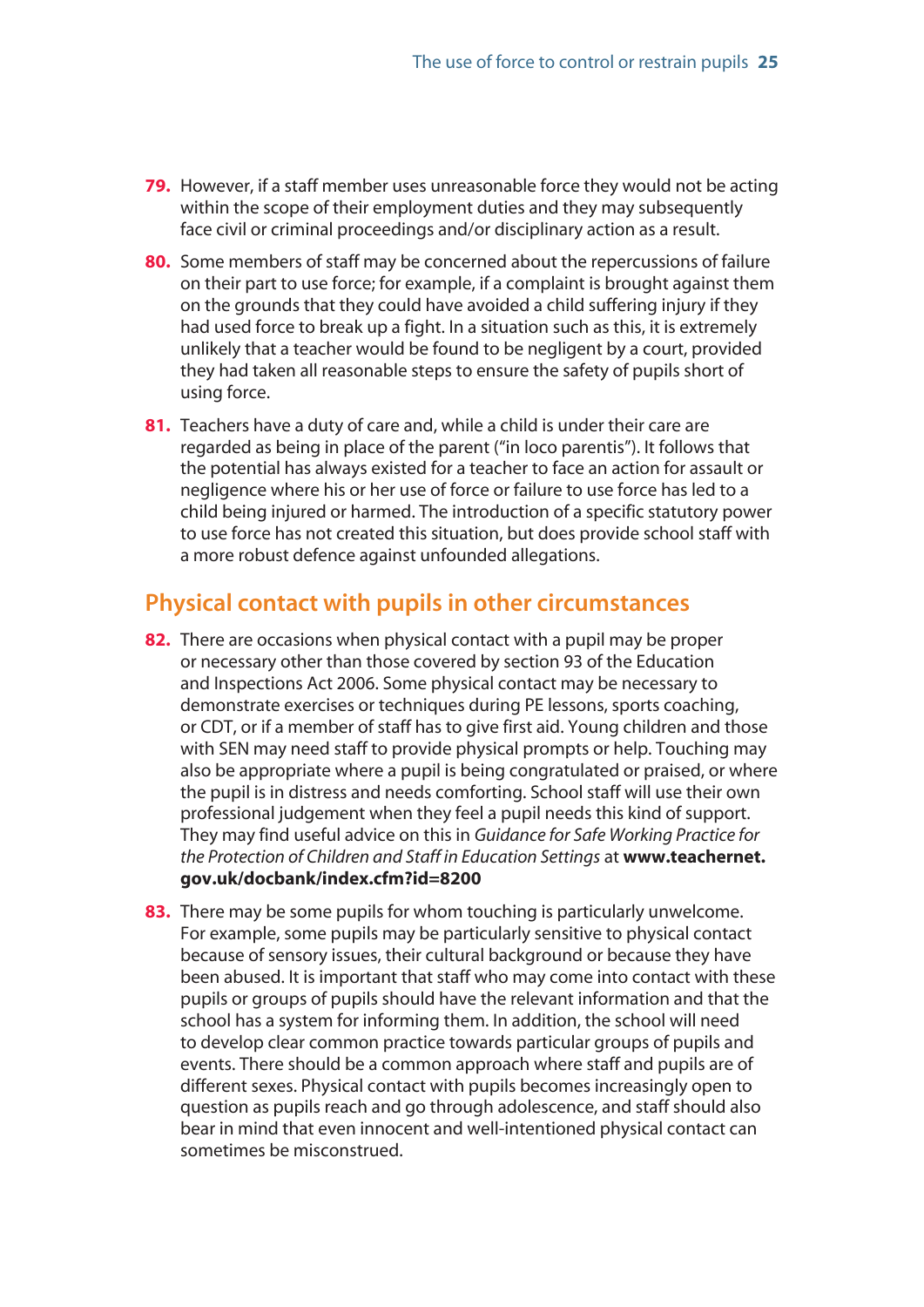#### **Use of force (in an emergency)**

A pupil, Harry, in a secondary school class room is being verbally aggressive towards another pupil, Simon. A member of staff, Pete, asks both pupils to sit down and Harry refuses. The member of staff moves towards Harry and prompts him to sit down by placing a hand on his shoulder and the pupil complies. The lesson concludes and as the class starts to move to their next lesson, the member of staff then sees Harry and Simon posturing and preparing to fight.

Pete calls for assistance from a neighbouring classroom and starts to move towards the pupils. Using an assertive voice he tells the pupils to move away from each other. They do not comply and begin to fight. As a second member of staff arrives, Pete has selected Harry, the pupil he has the best relationship with, places a hand on each shoulder and twists him away and guides him to a safe place away from Simon. The second member of staff then does the same with Simon and leads him to safety away from Harry.

The amount of force used in this circumstance could be deemed reasonable. Both pupils displayed behaviours that put the safety of others at risk and the level of forced used was proportionate to the level of risk presented by the pupils.

Had circumstances been different the amount of force might have been deemed unreasonable. For example, had the pupils only been posturing, a more reasonable response could have been to use prompt and gesture to remove one of the pupils. However, it would have been unreasonable to use techniques which caused discomfort or pain. Had only one member of staff been available it might also be considered unreasonable to expect that member of staff to intervene alone in such a high risk situation.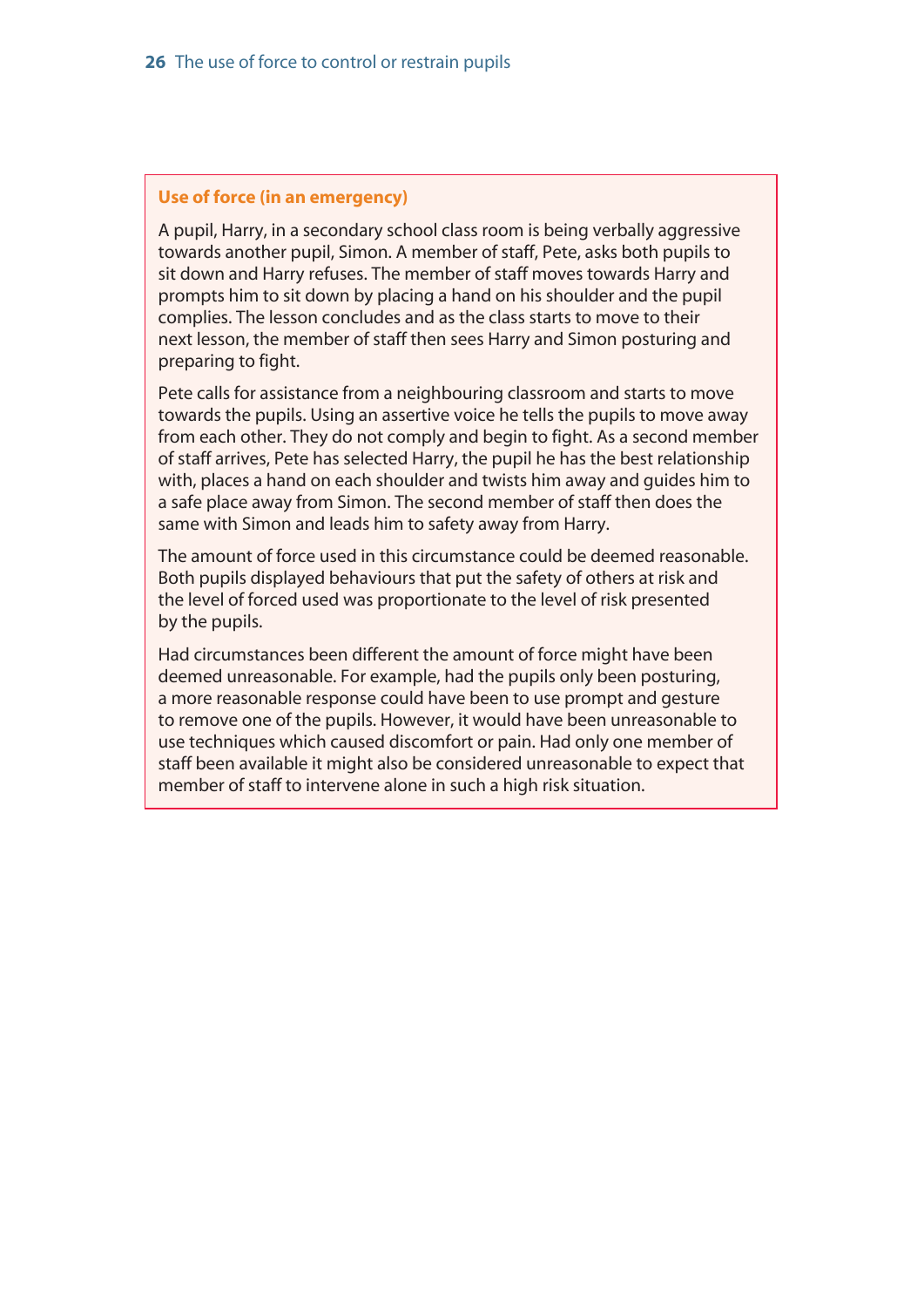## <span id="page-25-0"></span>Annex A: School policies – suggested framework

Situations involving decisions about whether to use force can occur in any school. Both using force and deciding not to can entail significant risks for pupils and staff. Establishing a clear school policy on the use of force by staff is an important part of minimising these risks.

Each school needs to develop a policy tailored to its particular circumstances. It is good practice to do this in consultation with governors, staff, parents and pupils. It would therefore not be sensible for the Department to provide a detailed model policy. However, schools may find the framework below helpful in developing or reviewing their own policies.

## **School policy on the use of force by staff to control or restrain pupils**

#### *Objectives*

These could include statements about:

- **•** the key objective of maintaining the safety of pupils and staff
- **•** preventing serious breaches of school discipline
- **•** preventing serious damage to property

#### *Minimising the need to use force*

This section could include material about:

- **•** creating a calm environment that minimises the risk of incidents arising that might require using force
- **•** using Social and Emotional Aspects of Learning (SEAL) approaches to teach pupils how to manage conflict and strong feelings
- **•** de-escalating incidents if they do arise
- **•** only using force when the risks involved in doing so are outweighed by the risks involved in not using force
- **•** risk assessments and positive handling plans for individual pupils.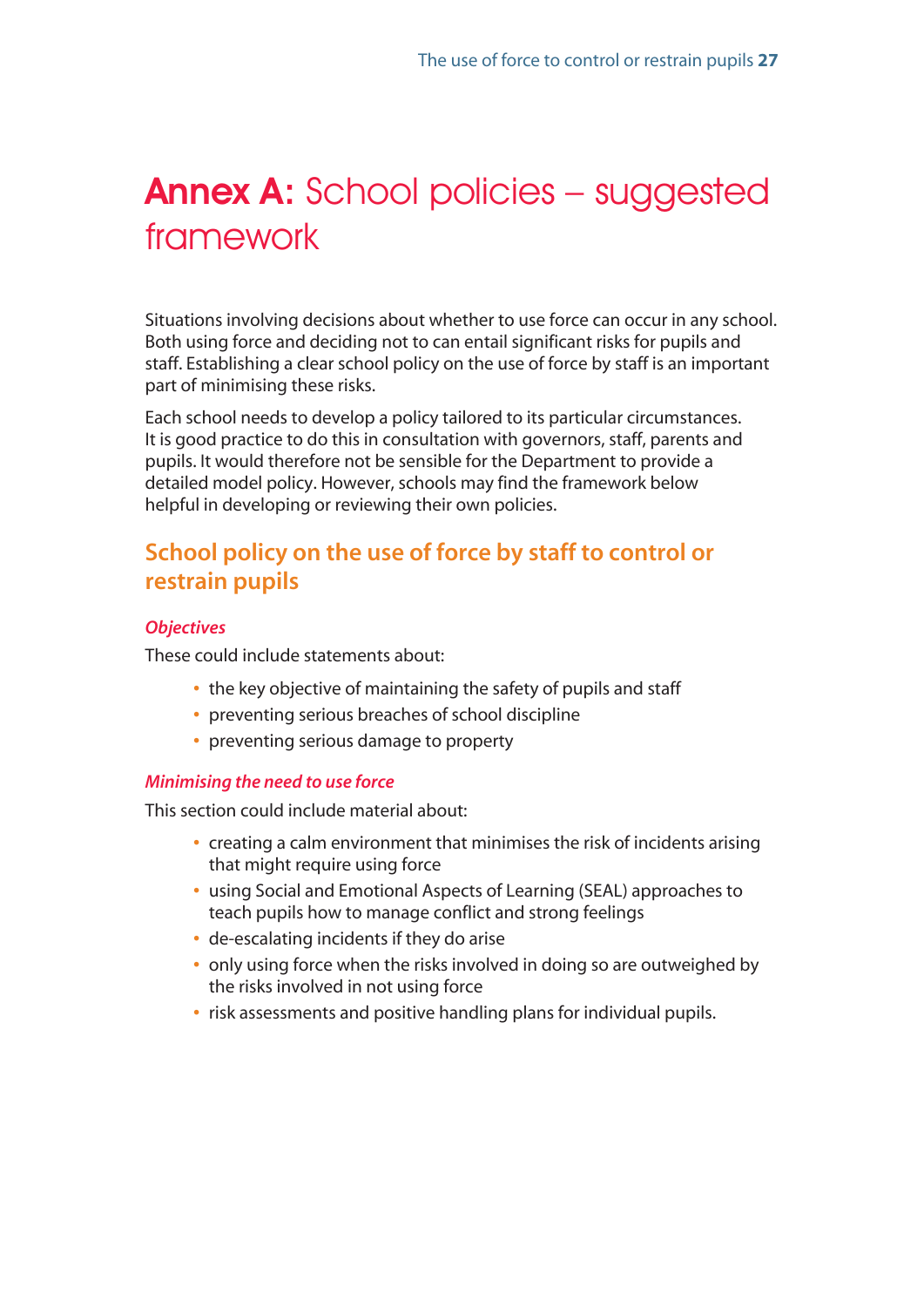#### *Staff authorised to use force*

This section could deal with both permanent and temporary authorisation.

- **•** On permanent authorisation, it could make clear that all teachers and staff the head has authorised to have control or charge of pupils automatically have the statutory power to use force and identify which categories of staff this covers.
- **•** On temporary authorisation, it could explain:
	- **–** the circumstances in which staff whose jobs did not normally involve supervising pupils and volunteers working with pupils will be authorised to be in control or charge of pupils and therefore have statutory power to use force; and
	- **–** how teachers and other staff with permanent authorisation will know who has temporary authorisation.

#### *Deciding whether to use force*

This section could set out guidelines to help staff decide whether or not to use force in particular circumstances. For example, it could suggest that staff should only use force when:

- **•** the potential consequences of not intervening were sufficiently serious to justify considering use of force;
- **•** the chances of achieving the desired result by other means were low; and
- **•** the risks associated with not using force outweighed those of using force.

This section could also make clear:

- **•** how staff (including people with temporary authorisation to have charge or control of pupils) will be kept informed about and advised how to deal with pupils who present particular risks to themselves or others (as a result of SEN and/or disabilities and/or other personal circumstances, such as domestic violence); and
- **•** how staff should minimise the highest risks, for example by calling the police if a pupil suspected of having a weapon seems likely to resist a search.

#### *Using force*

This section could emphasise the importance of only using the minimum force necessary to achieve the desired result. The section could also:

- **•** advise giving a clear oral warning to the pupil that force may have to be used;
- **•** suggest types of force that could be used, making it clear that any form of restraint that is likely to injure a pupil (particularly anything that could constrict breathing) should only be used in extreme emergencies and where there was no viable alternative; and
- **•** advise staff that, as far as possible, they should not use force unless or until another responsible adult is present to support, observe and call for assistance.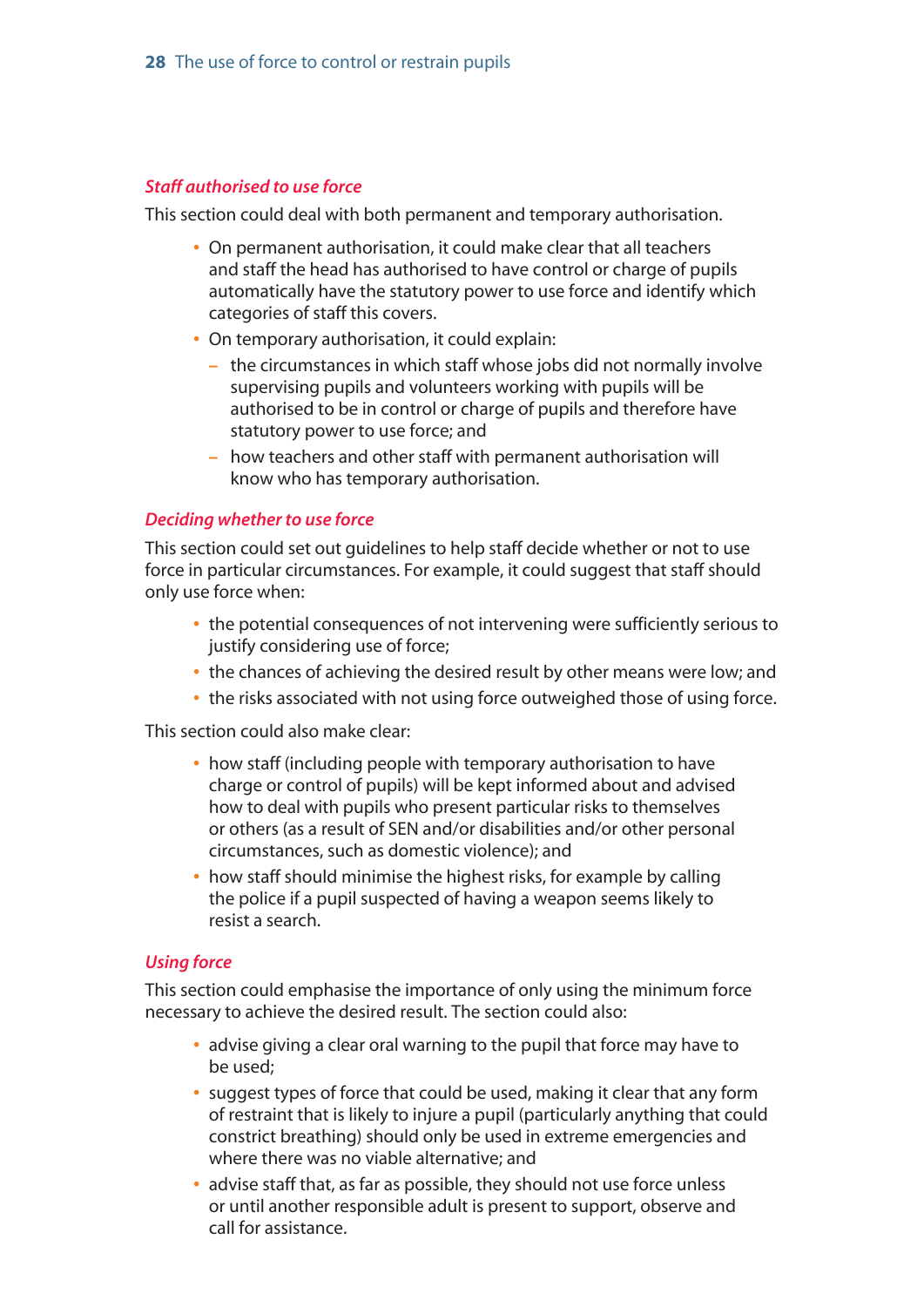#### *Staff training*

This section could deal with:

- **•** how decisions about training are made; and
- **•** how training is provided.

#### *Recording incidents*

This section could set out the school's arrangements for recording and reporting significant incidents of use of force.

Schools may wish to use their own version of the attached incident recording form.

#### *Reporting incidents*

This section could set out the school's arrangements for reporting recordable incidents to parents.

This section could also set out the procedure to be followed when an incident must not be reported to the parent if it appears that it is likely to result in significant harm to the pupil.

It could also deal with reporting to external agencies such as other local authority children's services, the local Children's Safeguarding Board, the Health and Safety Executive, Youth Offending Teams and the police.

#### *Post-incident support*

This section could set out arrangements for supporting staff and pupils involved in incidents, including meeting immediate physical needs and rebuilding relationships, and ensuring that lessons are learned from the incident.

#### *Complaints and allegations*

This section could set out the school's arrangements for dealing with complaints and allegations of misconduct arising from incidents.

#### *Monitoring and review*

This section could set out the school's arrangements for monitoring the impact of its policy on use of force and for reviewing and developing the policy, including the roles of senior leaders and governors.

#### *Further information*

This could provide links or references to the DCSF guidance and any relevant local authority guidance.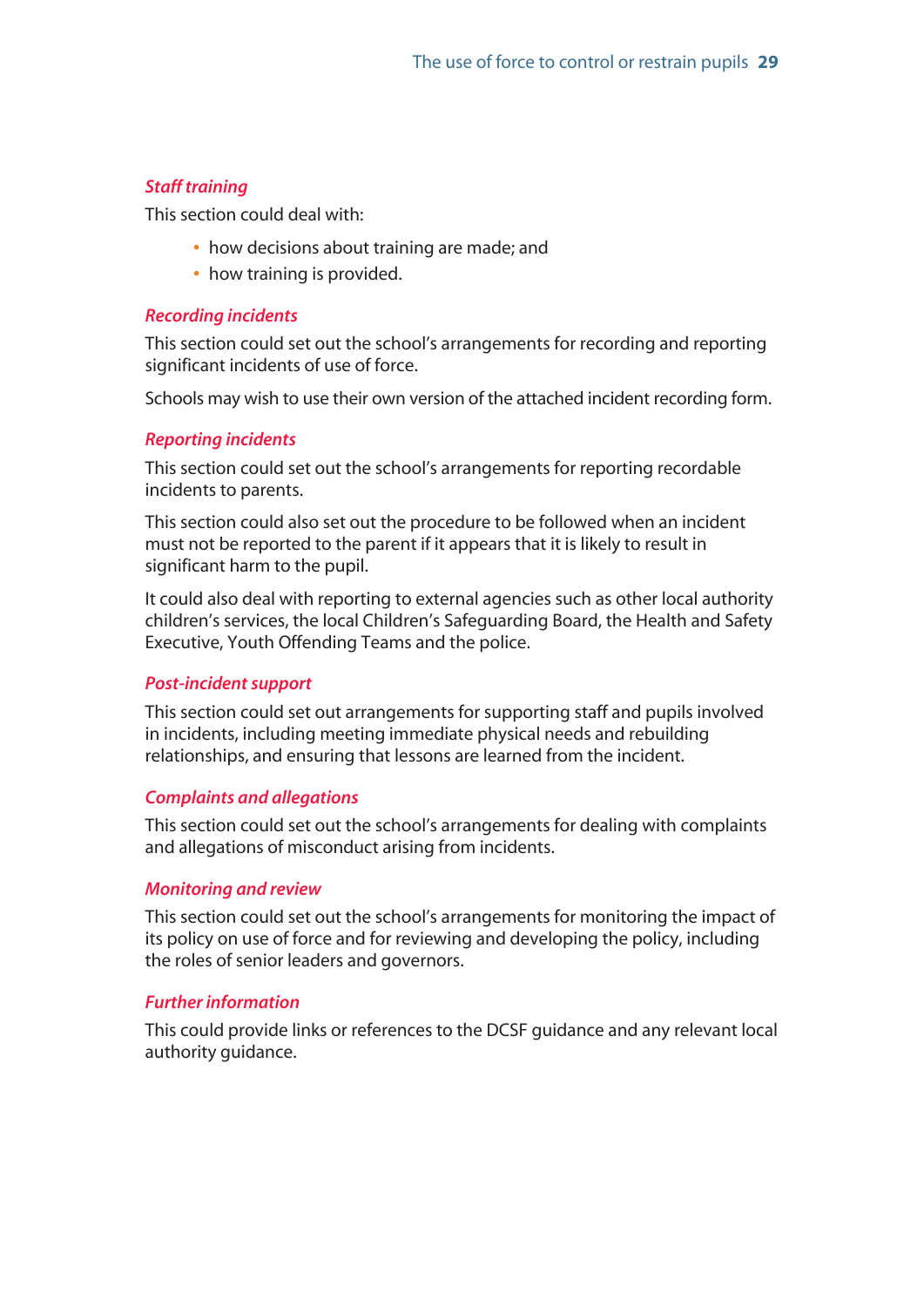## <span id="page-28-0"></span>Annex B: Incident record form

Details of pupil on whom force was used – name, class, and any SEN, disability or other vulnerability

Date, time and location of incident

Names of staff involved (directly or as witnesses)

Details of other pupils involved (directly or as witnesses), including whether any of the pupils involved were vulnerable for SEN, disability, medical or social reasons

Description of incident by the staff involved, including any attempts to de-escalate and warnings given that force might be used

Reason for using force and description of force used

Any injury suffered by staff or pupils and any first aid and/or medical attention required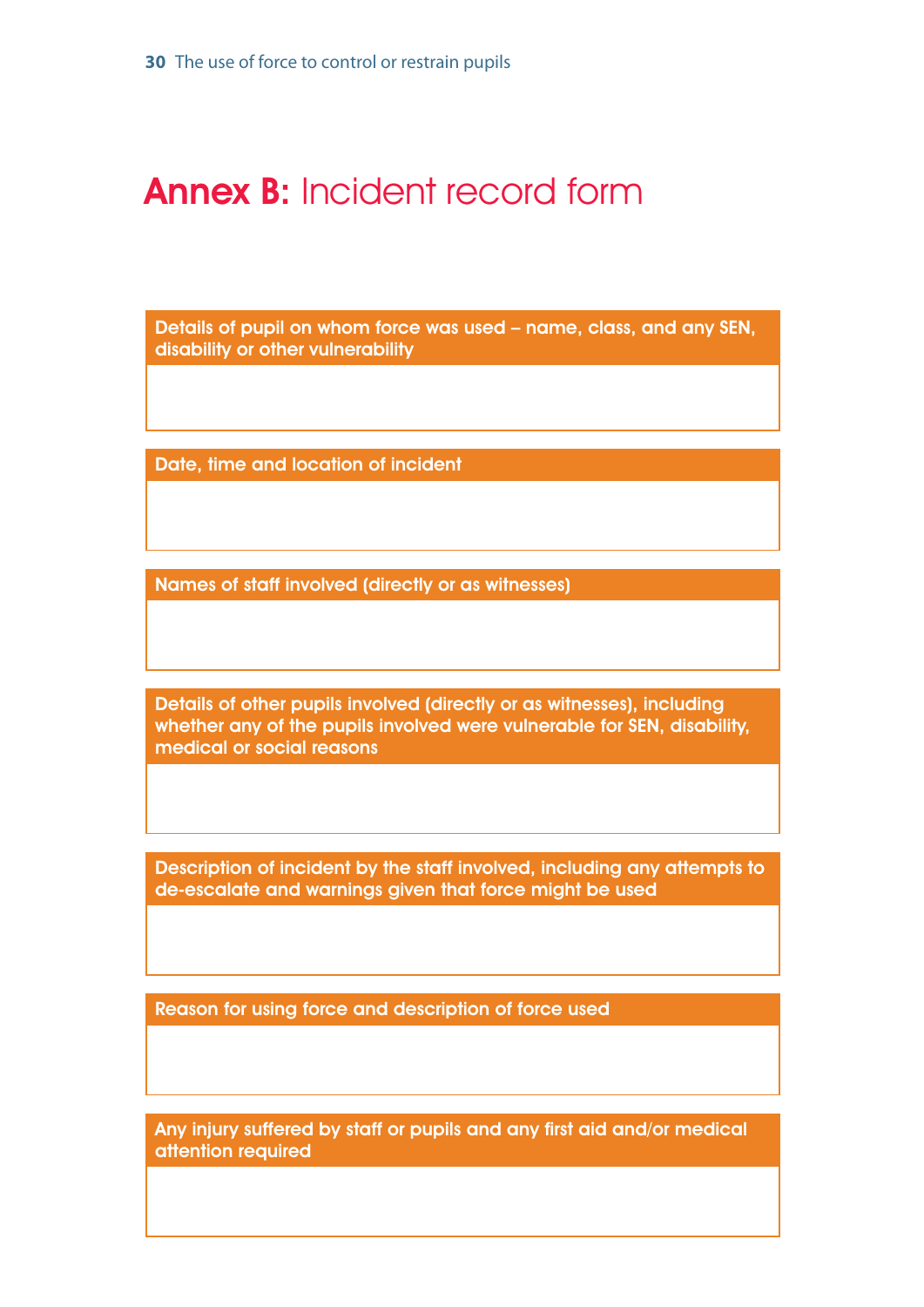Reasons for making a record of this incident

Follow up, including post-incident support and any disciplinary action against pupils

Any information about incident shared with staff not involved in it and external agencies

When and how those with parental responsibility were informed about the incident and any views they have expressed

Has any complaint been lodged (details should not be recorded here)?

| <b>Report compiled by</b>      |
|--------------------------------|
|                                |
| Name and role                  |
|                                |
| <b>Date</b>                    |
|                                |
| <b>Report countersigned by</b> |
|                                |
| <b>Name and role</b>           |
|                                |
| <b>Date</b>                    |

Please Note: The names of pupils should be removed before the completed form is sent to parents and the names of members of staff should only be included with their consent.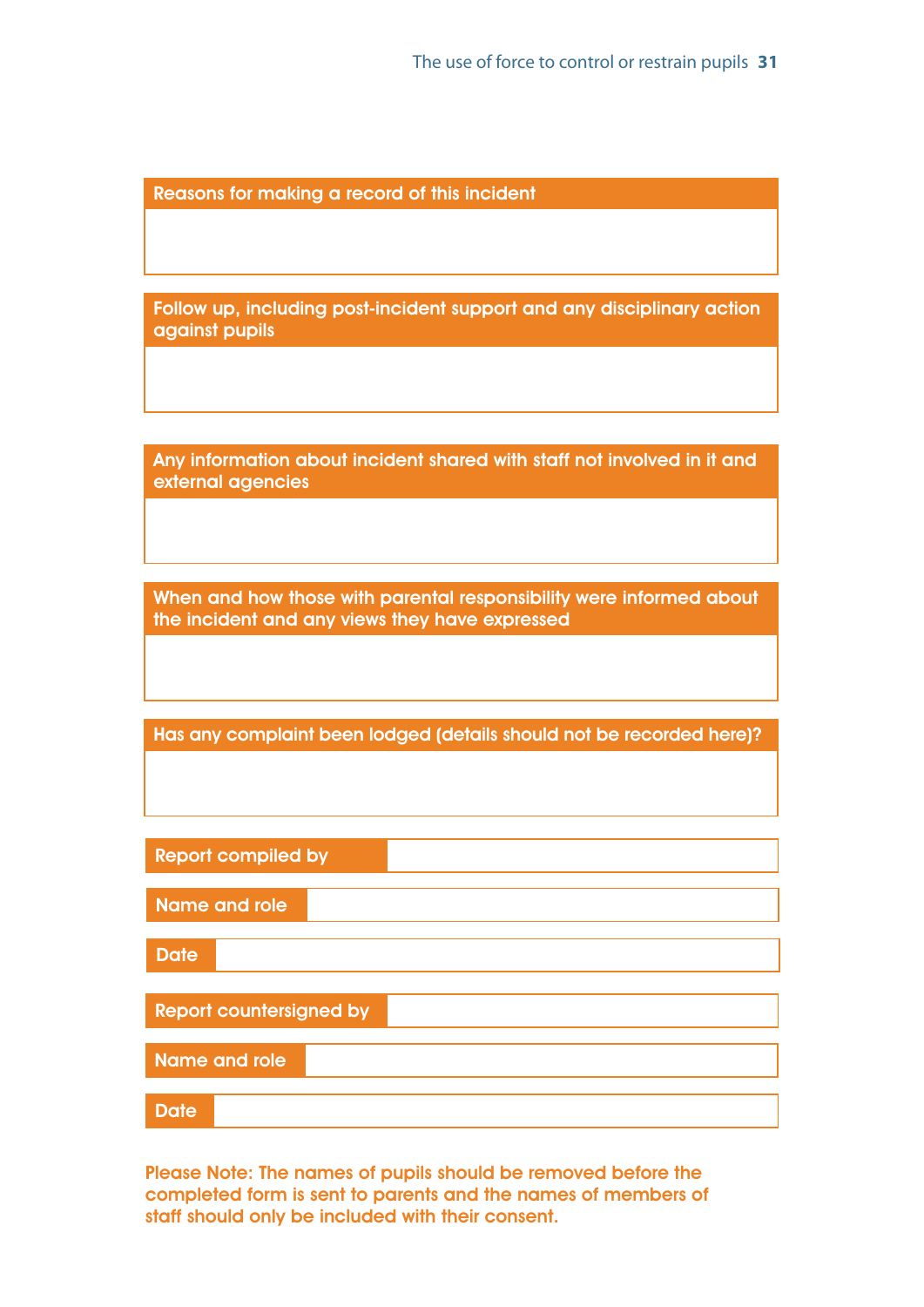## <span id="page-30-0"></span>Annex C: Summary of the additional guidance relating to pupils with special education needs and/or disabilities

The general guidance on The Use of Force to Control or Restrain Pupils (2010) continues to be supplemented by two specialist guidance documents, namely:

- **1.** *Guidance on the Use of Restrictive Physical Interventions for Staff Working with Children and Adults who display Extreme Behaviour in Association with Learning Disability and/or Autistic Spectrum Disorders* (Circ LEA/0242/2002); and
- **2.** *Guidance on the Use of Restrictive Physical Interventions for Pupils with Severe Behavioural Difficulties* (Circ LEA/0264/2003).

These provide additional advice for staff working in certain special schools and the main principles of both Circulars are set out below.

The Circulars were issued in 2002 and 2003 respectively and while the information is still relevant some references may not be fully up to date.

The Circular entitled *Guidance on the Use of Restrictive Physical Interventions for Staff Working with Children and Adults who display Extreme Behaviour in Association with Learning Disability and/or Autistic Spectrum Disorders* applies to all special school settings 'catering for pupils with severe behavioural difficulties associated with learning difficulties and/ or autistic spectrum disorders'. Local authorities are also invited to bring the principles set out in the guidance to the attention of mainstream schools.

This Circular stresses the importance of all staff working in such special schools (NB – only those specified as above, not all special schools) having effective training and support in the use of 'restrictive physical interventions'.

The Circular stresses that people with learning disabilities have a right to be treated with respect, care and dignity, especially when they are behaving in ways which may be harmful to themselves or others and as a result may require physical intervention from staff.

The Circular was prepared in close consultation with a voluntary sector organisation, the British Institute of Learning Disability (BILD).

The Circular's underpinning principles are that:

- **•** The use of force should, wherever possible, be avoided
- **•** There are occasions when the use of force is appropriate
- **•** When force is necessary, it must be used in ways that maintain the safety and dignity of all concerned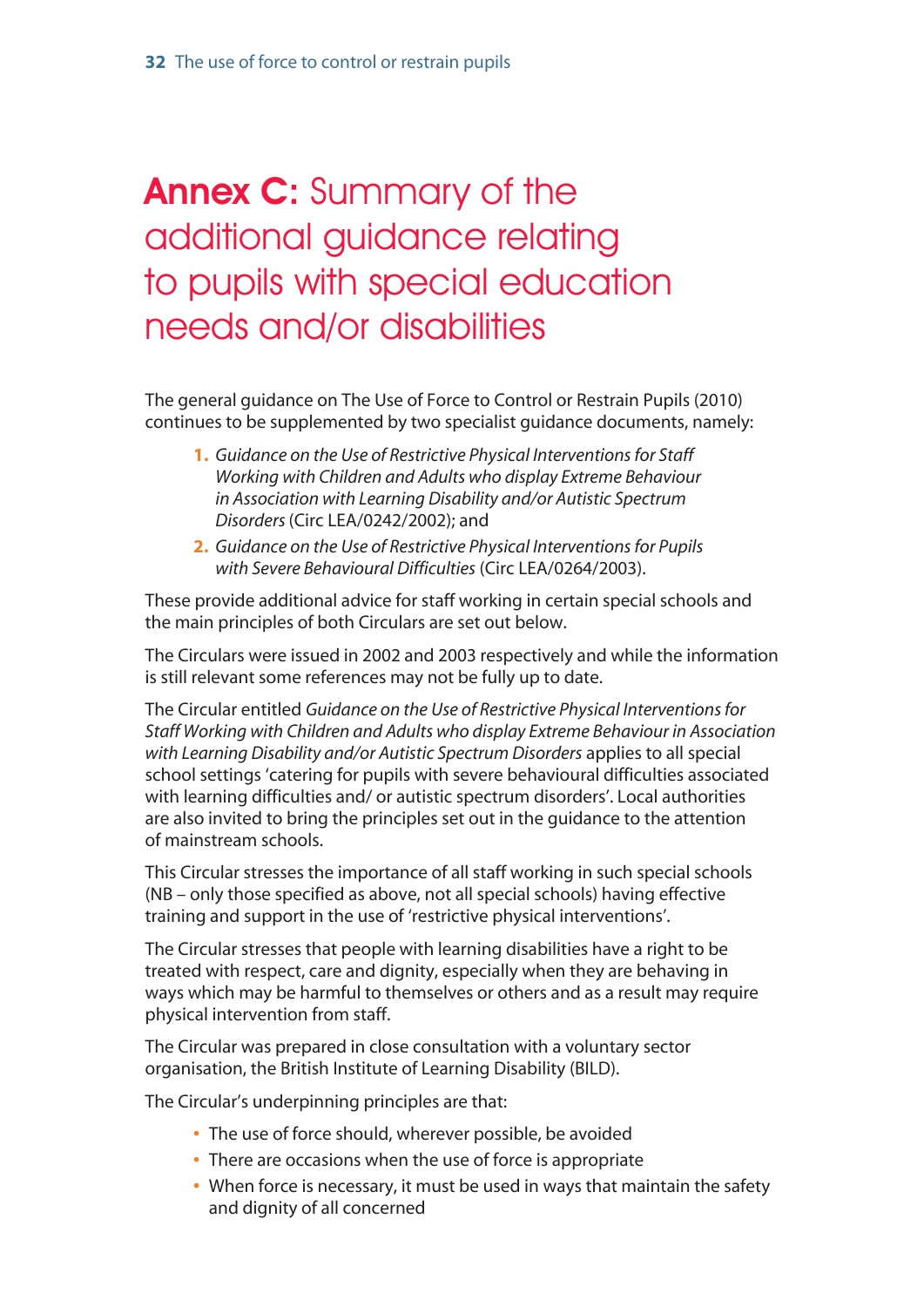The Circular stresses the importance of:

- **•** Schools falling within the remit of the guidance having a written policy on the use of physical interventions, which describes the context in which it is appropriate to use restrictive physical interventions.
- **•** Schools' policies being part of their more general behaviour management strategies.
- **•** Specific strategies and techniques for specific pupils being outlined in each pupil's behaviour management plan.
- **•** Schools' policies indicating how children and their families can participate in the planning, monitoring and review of the use of physical restrictive interventions.
- **•** Schools' policies including reference to the following:
	- **–** Strategies for preventing and de-escalating behaviours that precipitate the use of restrictive physical interventions
	- **–** Descriptions of strategies staff are allowed to use when managing extreme behaviour
	- **–** Procedures for post-incident support
	- **–** How the concept of reasonable force will be determined
	- **–** The approach to risk assessment and risk management. The crcular advises that a risk assessment should balance the risk of using a physically restrictive intervention against the risk of not doing so
	- **–** Distinctions between seclusion, time out and withdrawal
	- **–** Distinctions between planned and emergency physical interventions
	- **–** Descriptions of practices which carry elevated levels of risk

The Circular only stresses the importance of recording incidents involving the use of restrictive physical interventions (and provides detailed guidance on the points to be covered in special schools' policies). However, recording and reporting to parents significant incidents of the use of force is now a legal requirement.

The Circular stresses that staff should normally only use methods of restrictive physical intervention for which they have received training.

#### *The key conclusions of the Guidance are that:*

Restrictive physical intervention can be employed to achieve a number of different outcomes:

- **•** to break away or disengage from dangerous or harmful physical contact initiated by a service user;
- **•** to separate the person from a 'trigger', for example, removing one pupil who responds to another with physical aggression; and
- **•** to protect a child from a dangerous situation for example the hazards of a busy road.

Restrictive physical interventions should always be designed to achieve outcomes that reflect the best interests of the child whose behaviour is of immediate concern.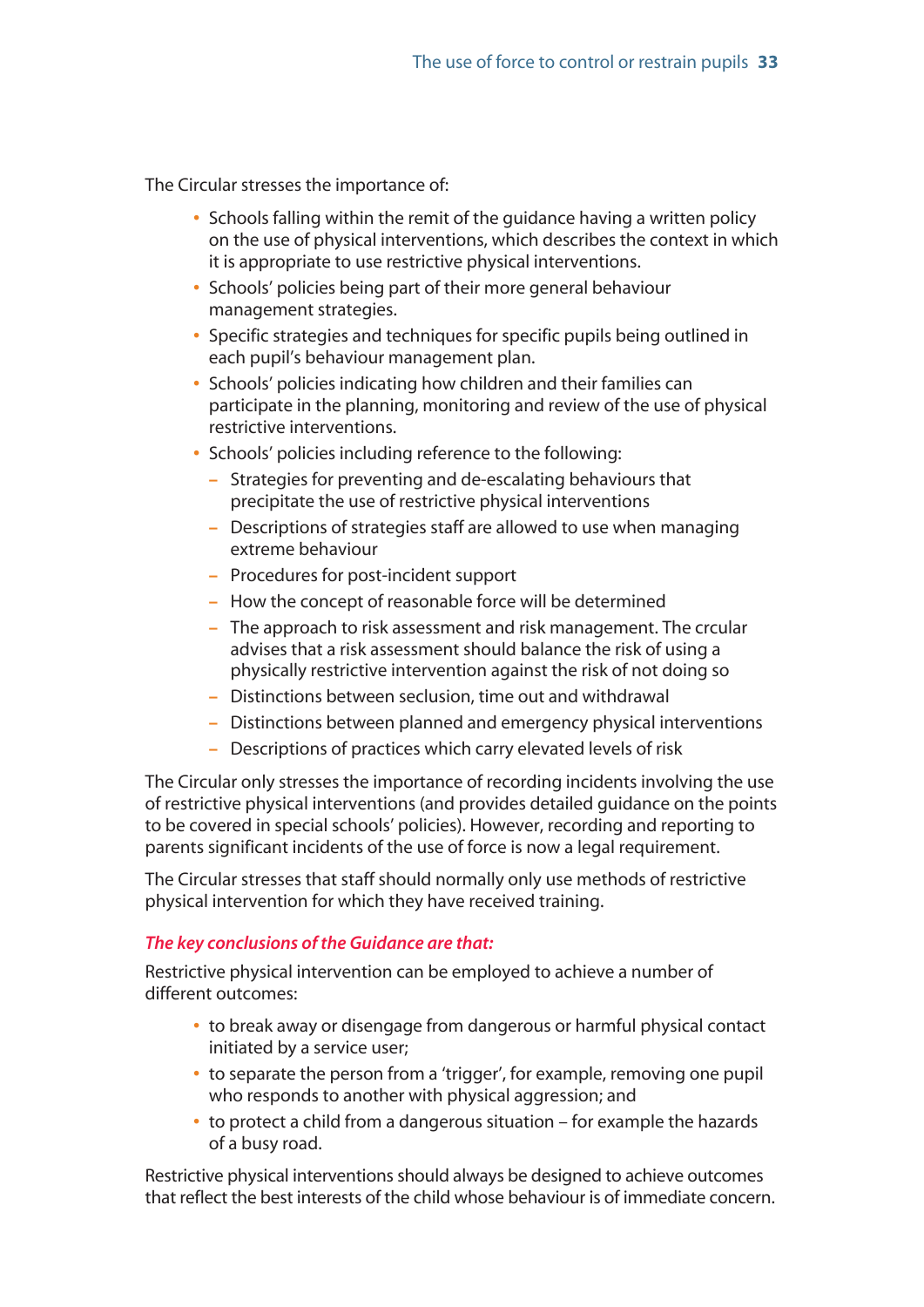The decision to use a restrictive physical intervention must take account of the circumstances and be based upon an assessment of the risks associated with the intervention compared with the risks of not employing a restrictive physical intervention.

The scale and nature of any physical intervention must be **proportionate** to both the behaviour of the individual to be controlled, and the nature of the harm they cause.

The minimum force necessary should be used, applied for the shortest period of time, and the techniques deployed should be those with which the staff involved are familiar and able to use safely and are described in the child's support plan.

**The use of seclusion** (where a person is forced to spend time on their own against their will) is a form of physical intervention and should only be considered in *exceptional* circumstances. The right to liberty is protected by criminal and civil law and seclusion outside the Mental Health Act should always be proportionate to the risk presented by the pupil.

It is an offence to lock a person in a room without a court order except in an emergency, for example where the use of a locked room is a temporary measure while seeking assistance.

*Guidance on the Use of Restrictive Physical Interventions for Pupils with Severe Behavioural Difficulties* (Circ LEA/0264/2003) applies to all local authorities and special schools. The Circular advised **all** local authorities and special schools to draw up policies on the use of restrictive physical interventions (as opposed to just some special schools as under the 2002 Circular), and provided advice on what should be covered in those policies – for example, the importance of consistency, reasonableness and proportionality in the context of effective risk assessment, risk management and schools' duty of care are stressed. It reiterates that the use of force should be avoided wherever possible.

The guidance says that the following points should be covered in special schools' policies:

- **•** Positive behaviour management. It is explained that this is about finding out why a child behaves in certain ways, understanding what factors influence a child's behaviour and identifying early warning signs that indicate foreseeable behaviours are developing. This should form the basis of developing behaviour management plans for individual pupils which encourage pupils to make positive choices and develop self-control, support the pupil in difficult situations and safely manage crises if and when they occur. The Circular provides sample behaviour management plans for individual pupils.
- **•** Risk assessment and planning for the use of restrictive physical interventions.
- **•** Use of restrictive physical interventions in unforeseen and emergency situations.
- **•** Post-incident support.
- **•** Reporting and recording use of restrictive physical interventions.
- **•** Responding to complaints.
- **•** Staff training.